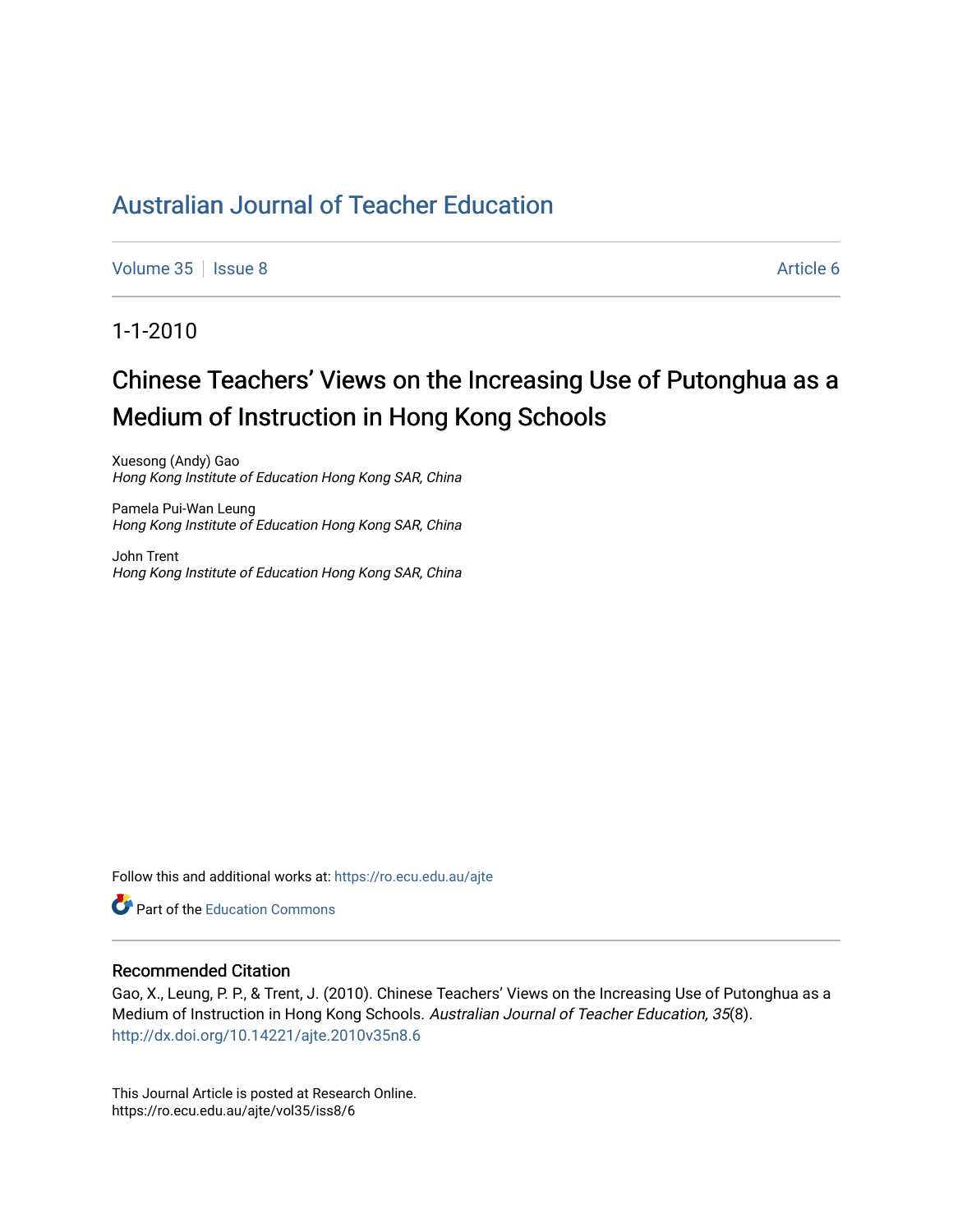# **Chinese Teachers' Views on the Increasing Use of Putonghua as a Medium of Instruction in Hong Kong Schools**

Xuesong (Andy) Gao Pamela Pui-Wan Leung John Trent Hong Kong Institute of Education Hong Kong SAR, China xsgao@ied.edu.hk

*Abstract: The use of a particular language as medium of instruction (MOI) is a complex issue in multilingual and post-colonial contexts such as Hong Kong, on which teachers' voices are often neglected. To capture their voices, this paper reports on an interpretive inquiry of eight experienced Chinese teachers' professional experiences with a focus on their perceptions concerning the increasing use of Putonghua as MOI in Chinese classes in Hong Kong. Through a collaborative interpretative process, the study revealed a wide spectrum of perceptions including reservations and enthusiasm for the switch to Putonghua as MOI. The findings suggest that the participants' perceptions could be explained by references to shifting political, demographical conditions, the participants' experiences of curriculum reforms and their concerns with pedagogical conditions. The paper ends with a discussion for the study's implications for Chinese language teacher education in Hong Kong and elsewhere.*

The use of a particular language as medium of instruction (hereafter referred to as 'MOI') can be often associated with the ideological imposition of the dominant groups on the society at large to perpetuate a social structure to their advantage (Boyle, 1997; Gupta, 1997). Consequently, the MOI issue is often a highly complex one in multilingual and post-colonial contexts such as Hong Kong. In these contexts, any move to change the MOIs is likely to generate heated debates among different sectors of the society, leading to a chorus of different views and voices (on Hong Kong see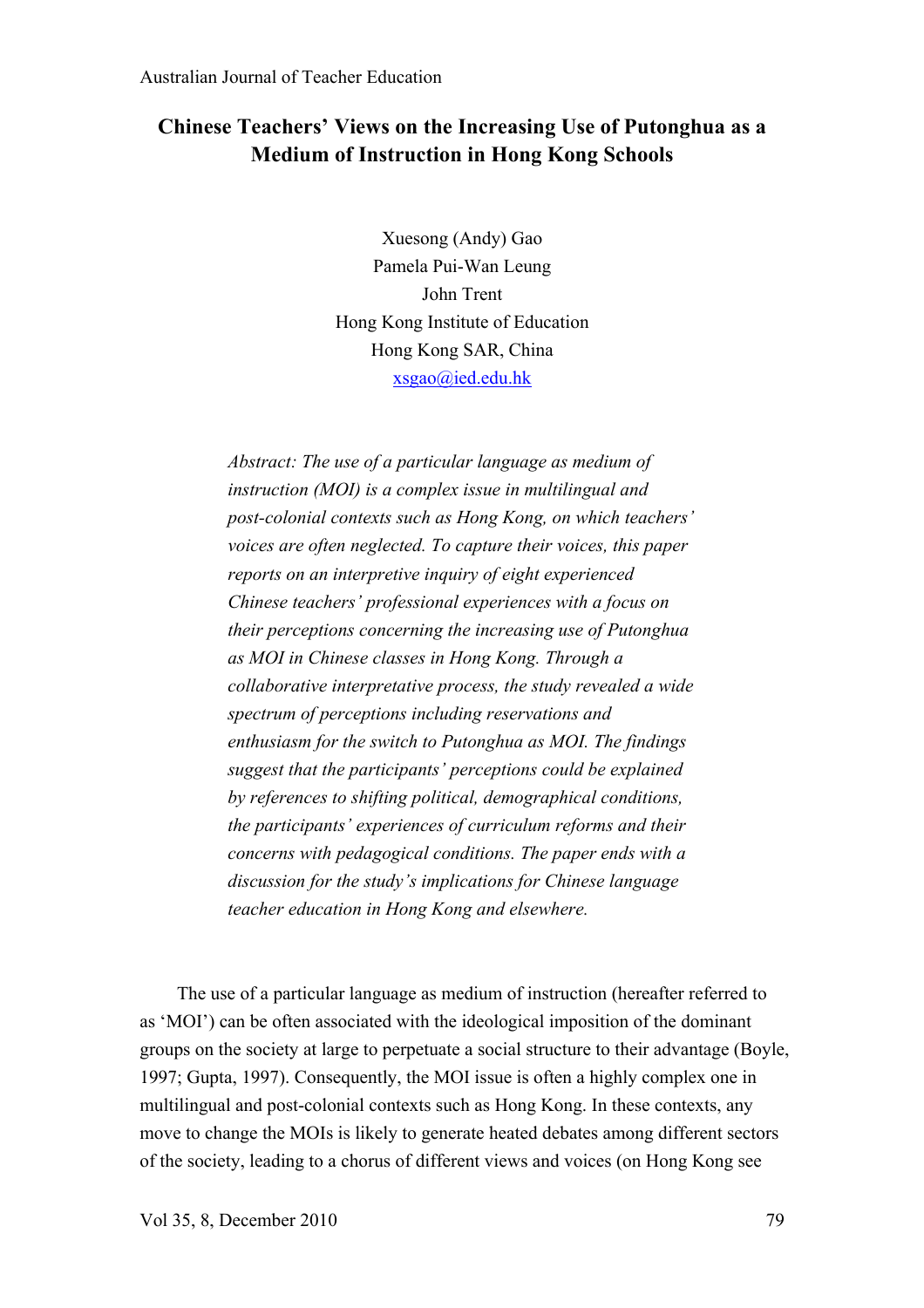Chan, 2002; Davison & Lai, 2007; Tse, Shum, Wing & Chan, 2007; Tsui et al. 1999). Such MOI debates have profound impact on language teachers' professional lives as language teachers play a critical role in the implementation of MOI shifts. Unfortunately, "[in] many of the educational changes and reforms currently being undertaken with accelerating speed around the world", teachers' perspectives' on these changes are "too often missing", which potentially undermine their roles in these changes (Goodson & Numan, 2002, p. 274). To fill in this gap, this paper reports on an interpretative inquiry into a group of Chinese language teachers' professional experiences with a particular focus on their perceptions concerning the increasing use of Putonghua as MOI in Chinese language classes in Hong Kong. In the coming sections, we will first provide a contextual description of Hong Kong to set the scene for the inquiry and interpretation. We shall then describe briefly our methodological approach before presenting the findings from the inquiry.

#### **Socio-political and MOI Shifts in Hong Kong**

At the outset of the inquiry, it is noted that teachers in many contexts have been made to feel ever more deskilled and threatened due to changing educational conditions such as educational reforms and socio-cultural shifts (e.g. Elliott, 2004; Gao, 2008, in press; Gordon, 2005; Kelchtermans, 2005; Law, 2003; Morris, 2004; Troman, 2000). In the case of language teachers in Hong Kong, their professional performance has always been a subject of public interest, especially in the light of frequent outcries against so-called "falling" language standards in recent decades (Bolton & Lim, 2000; Lin, 1997; Gao, in press). Influenced by Chinese culture, the majority of the residents, being ethnically Chinese, see education as the means to acquire skills and achieve upward social mobility while the government often regards it as a panacea for social problems and the key to societal transformation (e.g. Lee, 2000; Pong & Chow, 2002; Schoenhals, 1993; Thøgersen, 2002). Language has always been at the core of individuals' educational pursuits and the government's social planning with the political shifts at the backstage, making Hong Kong a unique place to examine language teachers' professional experiences.

#### **Linguistic Complexities and the MOI Controversy**

Hong Kong has a fluid, complex linguistic situation, an issue that has been the focus of a large number of studies (e.g. Chan, 2002; Davison & Lai, 2007; Lai, 2005;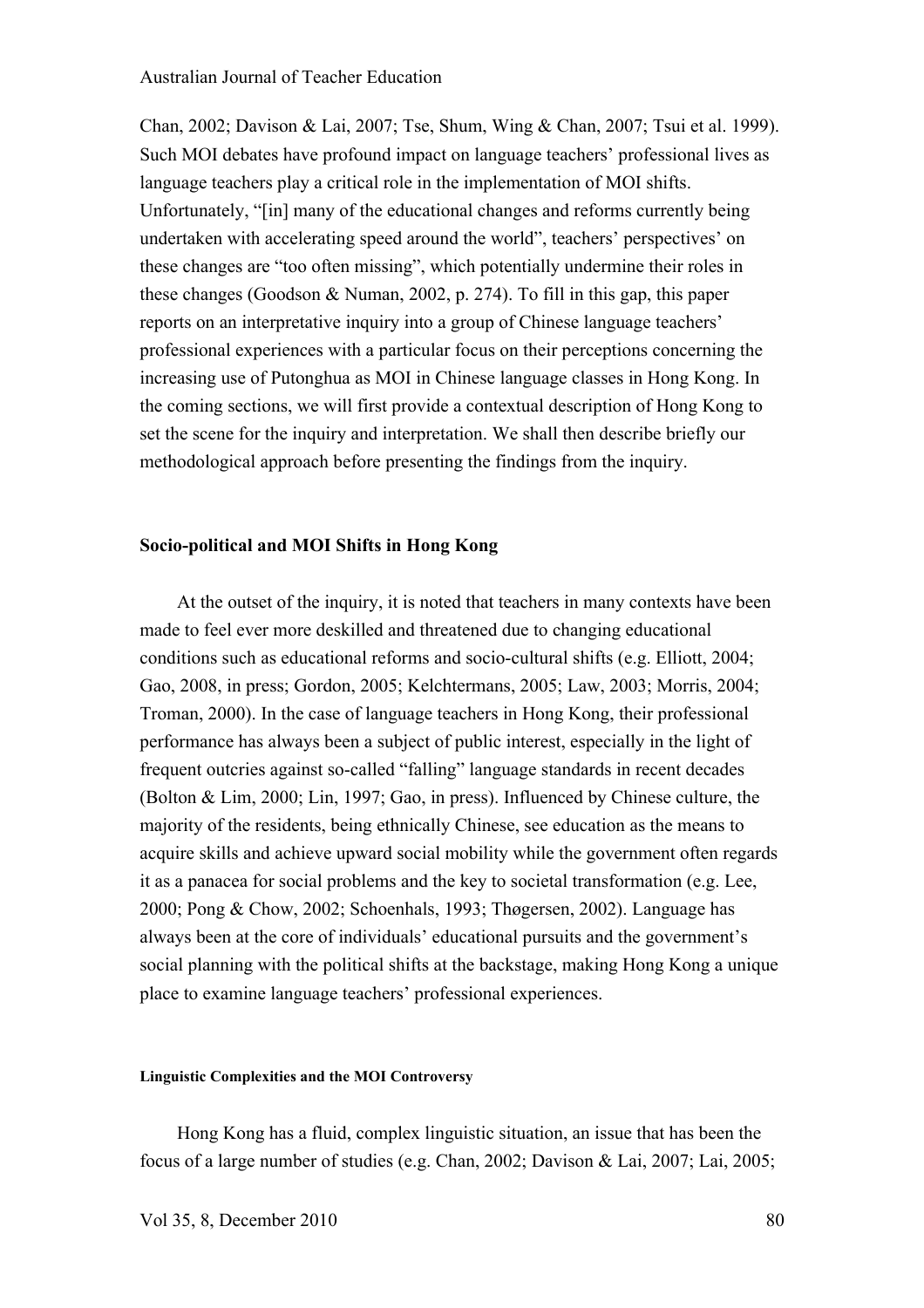Li, 2009; Tse et al., 2007). These studies confirm that English is widely used in the business and professional sectors and constantly promoted as an important asset for individuals' career and social development as well as a crucial means for Hong Kong to retain its international standing. Cantonese, often regarded as a regional variety of Chinese and mother tongue for most Chinese residents in Hong Kong, is the dominant language in daily life and the favoured language for most social, cultural, and political occasions. The importance of Putonghua (also known as Mandarin Chinese and closely associated with Modern Written Chinese)**,** the national spoken standard variety on the Chinese mainland, has been rising since the handover in 1997 due to the rise of China and increasing exchanges between Hong Kong and the Chinese mainland. However, although the two Chinese varieties share the use of Chinese characters in writing (albeit traditional characters are used in Hong Kong and simplified ones on the Chinese mainland) and "the norms of correctness in writing have been always Modern Written Chinese" (Li, 2006, p. 168), the learning of Putonghua for most Chinese residents in Hong Kong "somehow exhibits certain characteristics of the learning of a second language" (Li, 2009, p. 76). The historical separation between Hong Kong and the Chinese mainland has made it possible for Cantonese to develop its written form in Hong Kong, making it further differ from Putonghua and Modern Written Chinese in lexico-grammatical and phonological terms. As a result, most Chinese residents in Hong Kong are faced with difficulties in "learning to write a language variety that one does not speak" as they have "a tendency […] to model their writing on the way they speak" (Li, 2006, p. 152).

With the political change in 1997, there have been hopes that Cantonese would play a bigger role in the educational system, leading to "a more balanced view of English language education and English as a medium of instruction" (Tung, Lam & Tsang, 1997, p.459). Indeed, one of the most important policies that the post-handover government implemented was an ambitious multilingual educational objective, in which students are expected to develop literacy skills in both written Chinese and English as well as oral competence in Cantonese, Putonghua and English. This multilingual educational policy promoted the use of Cantonese to replace English as MOI in secondary schools and turned out to be highly controversial among different sectors of the society (Lai & Byram, 2003; Morrison & Lui, 2000; Yip, Tsang, & Cheung, 2003). Immediately after its implementation, students reportedly "felt denigrated to not be able to study in English" while parents 'sought ways to put their children" in schools that use English as MOI so that "their children's future [will not] be greatly jeopardized" (Chan, 2002, p. 271). The public suspected that the government promoted the use of Cantonese because of the political shift without considering the public demand for better education (Tsui et al., 1999).Ten years after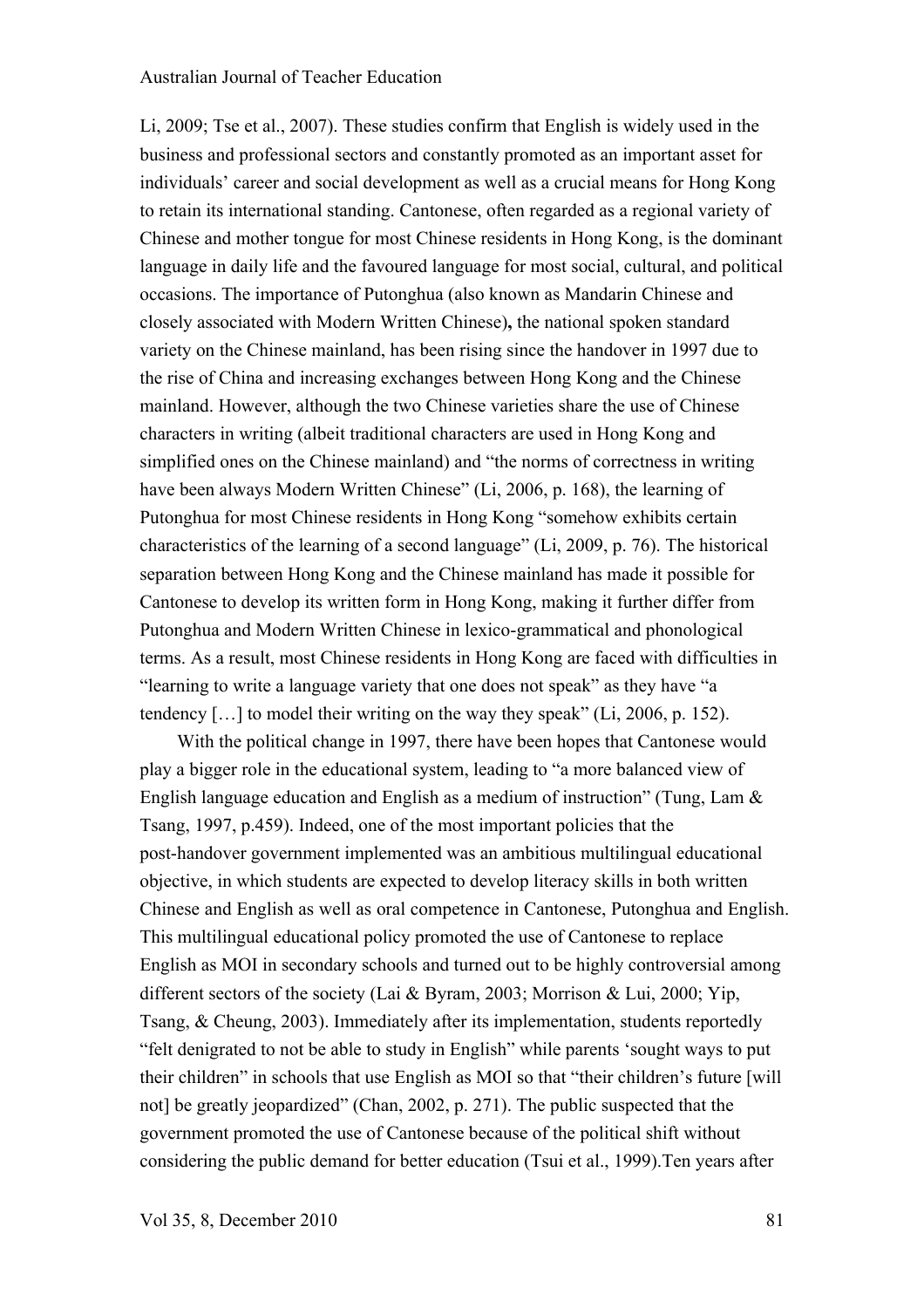the sovereignty change, English is still favoured by many as MOI due to a popular demand for more and better English, even though most teachers, parents and students acknowledged Cantonese "as the medium of instruction [that] enhances student learning" (Tung et al., 1997, p.458).

#### **Ambivalent Attitudes towards Putonghua and the Increasing Use of Putonghua as MOI**

Putonghua began to play a role in Hong Kong's school education in the 1980s as many schools began to have Putonghua classes in preparation for the political change in 1997. It became part of the official curriculum and a subject for the Hong Kong Certificate of Education Examination (HKCEE) in 2000. According to Davison and Lai (2007), "in the academic year of 2003-2004, 752 (97.6%) primary schools and 444 (90.7%) secondary schools offered Putonghua as a subject" in a variety of approaches, ranging from the teaching of Putonghua as an independent subject, using Putonghua as MOI in Chinese classes and the use of Putonghua as MOI "for all subjects other than English" (pp. 122-123). Yet, the public attitudes towards Putonghua remain ambivalent.

Chinese residents in Hong Kong, though sharing the same cultural tradition with their counterparts on the Chinese mainland, often see themselves as having a separate identity because of their remarkably different historical, political and social experiences (Ho et al., 2003; Li et al., 1995; Ma & Fung, 1999; Schack & Schack, 2005). In particular, when the Chinese mainland was still in a state of political turmoil, Hong Kong had already achieved enviable economic success. For decades, it attracted large numbers of immigrants from the Chinese mainland who made great contributions to the thriving labour intensive economy in Hong Kong. After China was reconnected to the world in the late 1970s, Hong Kong lost most of its manufacturing plants to the Chinese mainland and its economy has been transformed towards a knowledge-based one. Over the years, immigrants from the Chinese mainland continued coming to Hong Kong to be reunited with their families. Many of these new immigrants were not well-educated and possessed few valued skills in the new context. Some of them had to live on benefits and thus were seen as competitors for welfare resources by local Chinese in Hong Kong. In the media, mainland Chinese are often portrayed as uncivilised and crude in contrast to modern cosmopolitan Hong Kong people largely due to these differences in the two peoples' experiences (Ma & Fung, 1999). Events on the Chinese mainland, such as the political unrest in 1989, also profoundly influenced residents in Hong Kong, giving rise to mixed perceptions of the mainland (Li et al., 1995). Thus, Putonghua, associated with the Chinese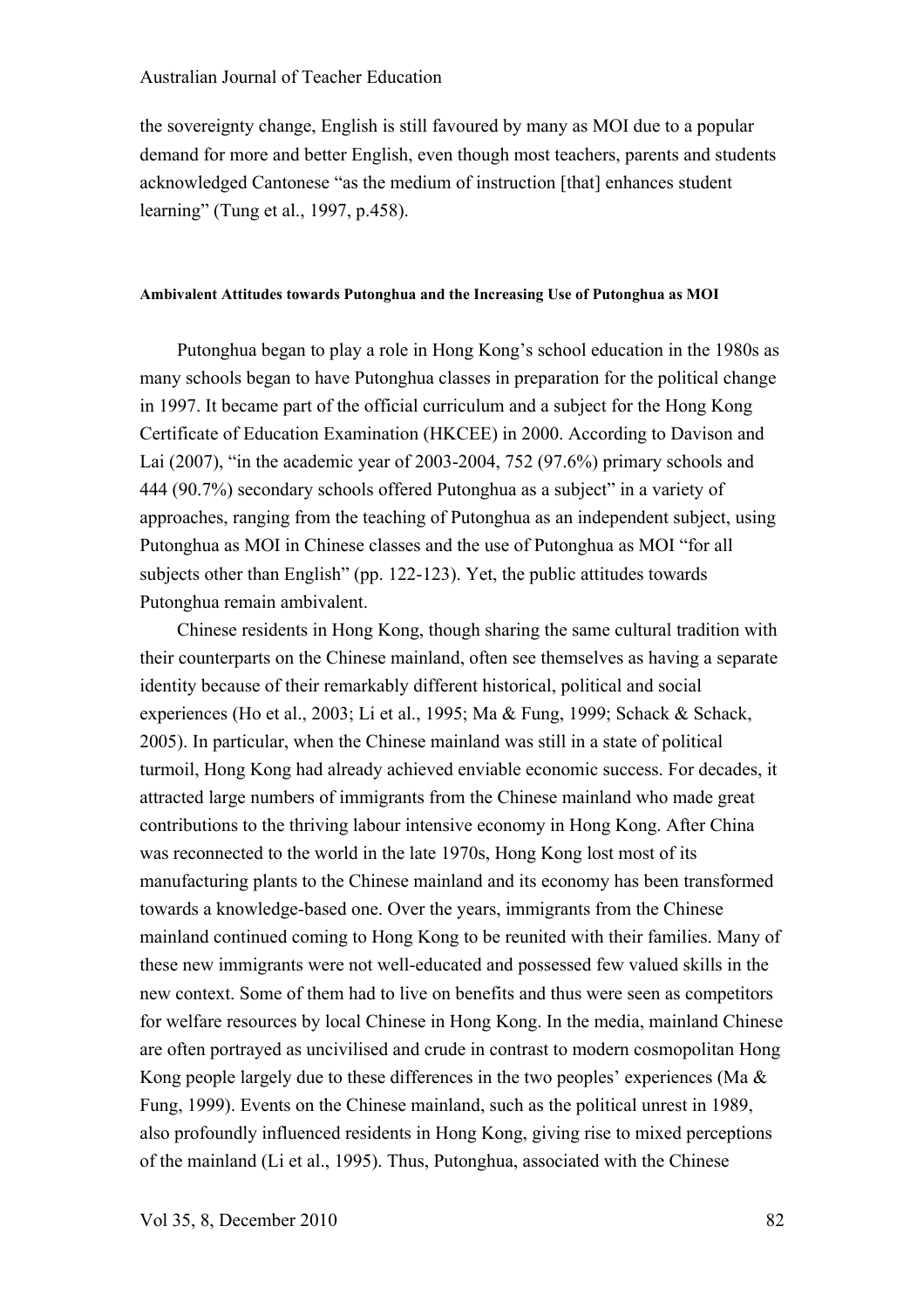mainland, was for some time regarded as a low status language in comparison with English and Cantonese while, at the same time, it was also considered a politically sensitive language (Davison & Lai, 2007; Lai, 2005).

Slowly, local Chinese residents' attitudes towards Putonghua have been changing due to the economic development on the Chinese mainland and shifting socio-political conditions. A small number of schools, in particular, international schools, have begun to use Putonghua as MOI in Chinese language classes and the teaching of other subjects (Singtao Daily, 2008). As Putonghua becomes an internationally important language due to the rise of China (Yang, 2008), the demand for education in Putonghua has been much more in evidence. The call to use Putonghua as MOI in schools, especially in Chinese classes, has also become more discernible in Hong Kong, indicating that Putonghua has become a socially important language (Mingpao Daily, 2008; Singtao Daily, 2008). After the Standing Committee on Language Education and Research (hereafter referred to as 'SCOLAR') announced in 2007 a four-phase plan to support 160 schools in undertaking experimental use of Putonghua as MOI in Chinese classes (China Newsnet, 2007), it received applications from 151 schools for the 40 schools allocated in the first phase and had to increase the number of schools that it would support (Mingpao Daily, 2008). Though SCOLAR made it clear that this decision did not mean to be a whole-scale promotion of Putonghua as MOI in Hong Kong's Chinese classes (China Newsnet, 2007), many foresee that Putonghua will play an increasingly bigger role in schools. In fact, according to the school curriculum of Chinese Language for both primary and secondary schools (Education Bureau, 2002), teaching Chinese through Putonghua is the long-term goal though no definite date has been set for achieving this goal. This means that most Chinese teachers in the territory will eventually have to teach Chinese in a linguistic variety other than their mother tongue. Yet, there has been little research on the perceptions concerning this MOI shift among Chinese teachers who are coping or will have to cope with this shift in their professional settings.

#### **The Inquiry**

In comparison with the promotion of mother tongue education in Hong Kong's secondary schools, the increasing use of Putonghua as MOI in teaching Chinese has not been dramatic so far, thus attracting little research attention. However, given the critical role that teachers play in any educational change, we find it important to explore the following questions concerning the MOI shift in the inquiry:

How do experienced Chinese teachers' perceive the increasing use of Putonghua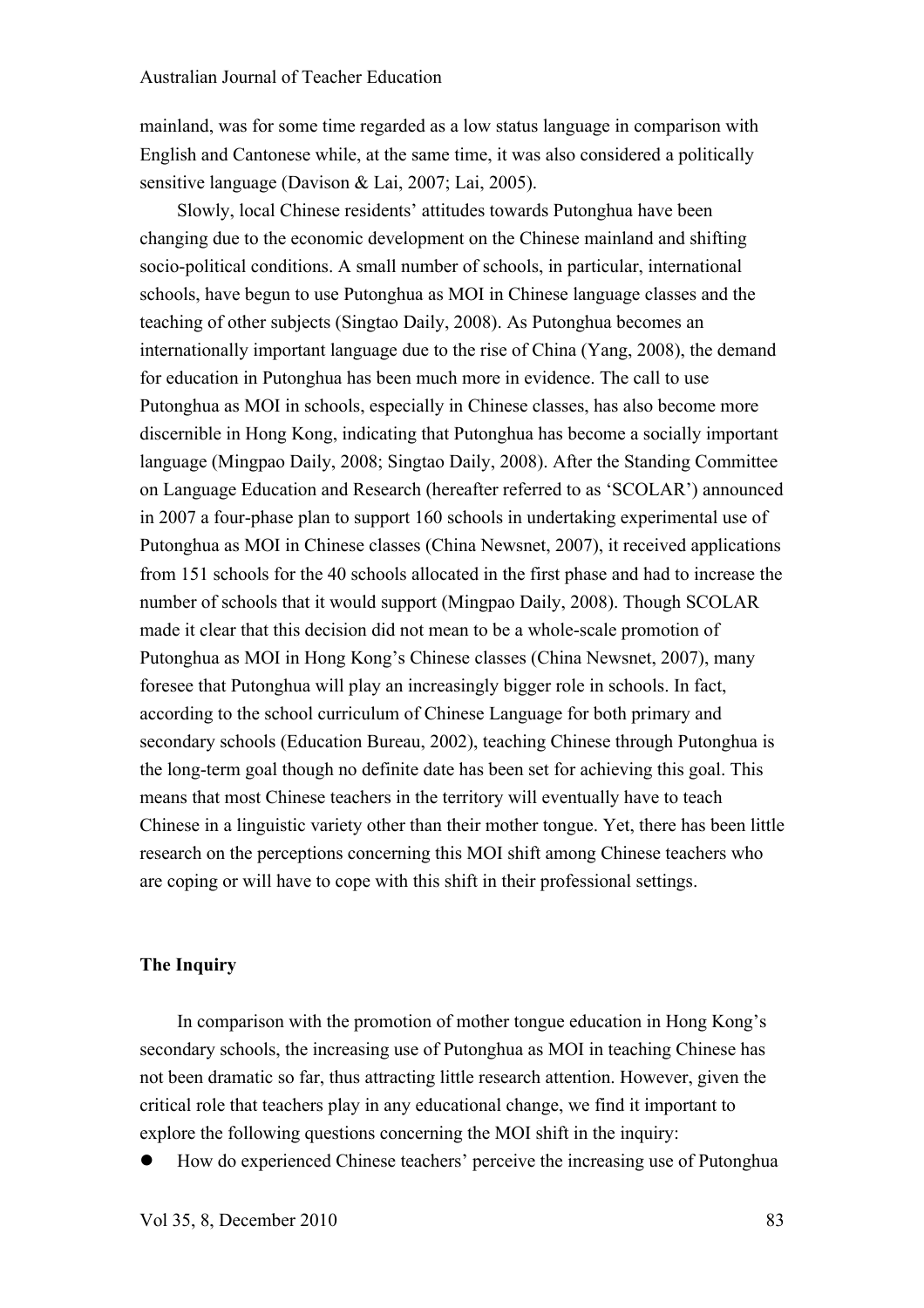as MOI in teaching Chinese?

On what basis have these teachers formed these perceptions?

#### **The Interpretative Framework for the Inquiry**

In the inquiry, we took the position that teachers' perceptions and beliefs, as part of their agency, cannot be separated from the effects of mediation systems (Kelchtermans, 2005; Lasky, 2005). Lasky (2005) contends that teachers' agency, such as perceptions and beliefs, cannot be understood without referring to the system of mediation, which includes educational policies, curricula, popular educational discourses, parents, principals and students. For this reason, we related teachers' "personal and practical knowledge" to "theoretical and contextual knowledge" when situating our interpretation of teachers' perceptions and beliefs in their professional experiences (Goodson & Numan, 2002, p. 272). In order to understand the participants' professional experiences, we make use of Layder's (1993, p. 9) "resource map" for social research, which specifies four levels of social organisation: "context", "setting", "situated activity", and "the self". For Layder, context refers to "the wider macro social forms that provide the more remote environment of social activity"; setting to "intermediate forms" with institutional characteristics; and situated activity to face-to-face social interaction. The level of the self is concerned with "the intersection of biographical experience and social involvements" at all three of these levels. As operationalized in the analysis, the macro-contextual changes refer to shifts in political, socio-economic, and demographic conditions. The macro-context has both "spatial" and "temporal" dimensions (also see Kelchtermans, 2005). Micro settings refer to schools where teachers have first-hand experience of various curriculum reforms and other professional activities. They are also the places where teachers interact with other stakeholders such as parents, colleagues and students in the educational process (Kelchtermans, 2005).

#### **The Participants**

Eight experienced Chinese teachers, proficient in both Cantonese and Putonghua, were included in the study. Based on their narrative accounts, we have constructed biographical vignettes as listed in Table 1. All the participants except Ma, who was a former student of the second author in a secondary school, were selected from among the Chinese teachers who attended courses at one teacher training institution, where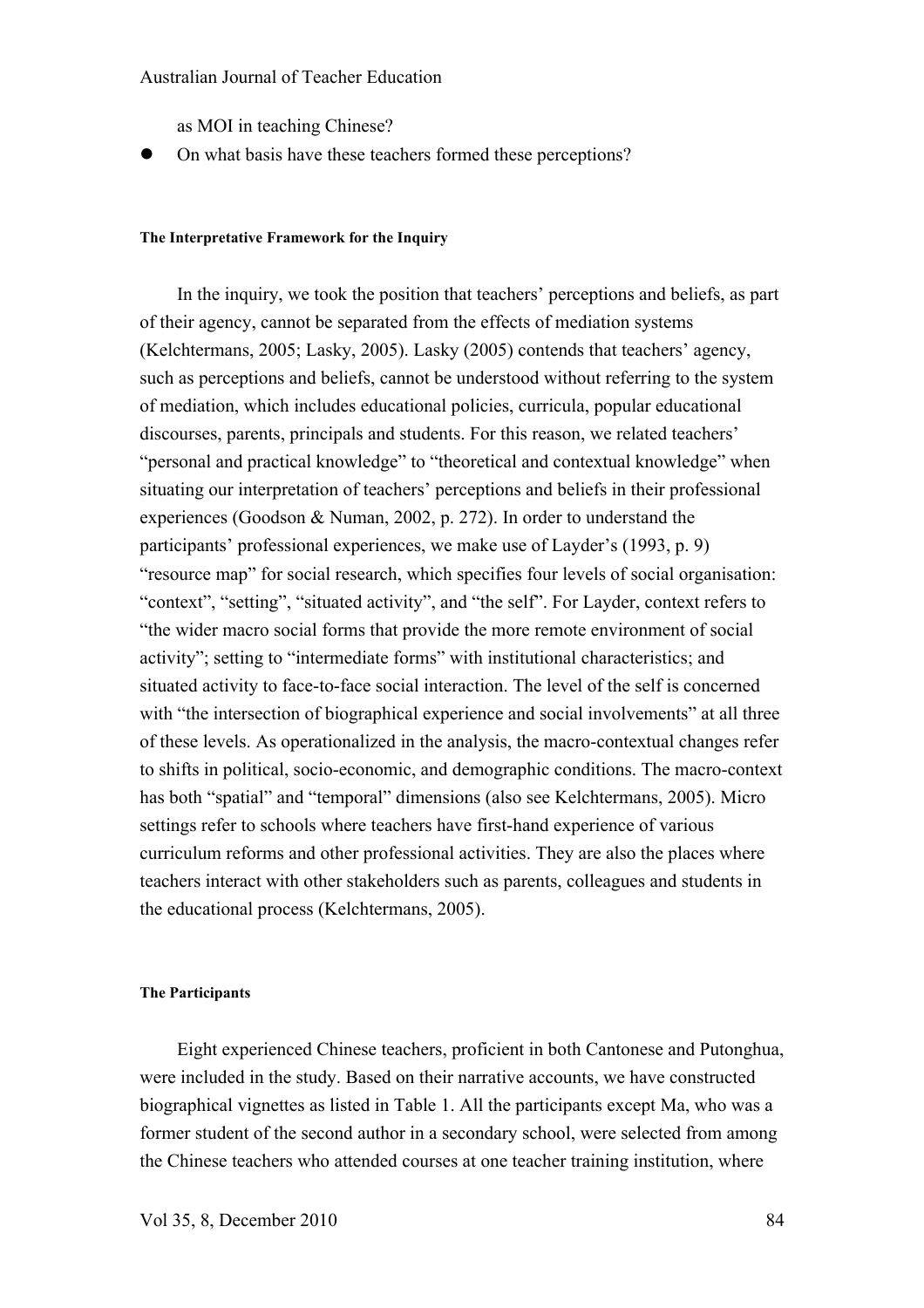all of us work as lecturers. In order to explore a variety of Chinese teachers' perceptions, half of the participants chosen were originally from the Chinese mainland and the other half were born and grew up in Hong Kong (see Table 1). While all are practising teachers of Chinese, half of them have also taught Putonghua courses in schools. Such purposive sampling (Patton, 2000) helps reflect views among Chinese teachers of various backgrounds in Hong Kong's secondary schools.

| <b>Teacher</b> | Gender | <b>Years of</b>                      | <b>Background</b>                                                   |
|----------------|--------|--------------------------------------|---------------------------------------------------------------------|
|                |        | <b>Teaching</b>                      |                                                                     |
|                |        | Originally from the Chinese Mainland |                                                                     |
| Yu             | male   | $\overline{7}$                       | Originally from the neighbouring Canton province, he came to Hong   |
|                |        |                                      | Kong after he finished junior middle school education on the        |
|                |        |                                      | Chinese mainland. Cantonese is his first language. He attended      |
|                |        |                                      | evening school while working full-time before he attended the       |
|                |        |                                      | teacher education programme at the Institution. He teaches both     |
|                |        |                                      | Chinese and Putonghua courses and is now in charge of an            |
|                |        |                                      | experimental Chinese class using Putonghua as MOI.                  |
| Wah            | female | 8                                    | Originally from Fujian, South China, she came to Hong Kong at the   |
|                |        |                                      | age of 12. She was educated in mixed codes of dialect and           |
|                |        |                                      | Putonghua. She attended a local school that welcomes newly arrived  |
|                |        |                                      | immigrants from the Chinese mainland, where she was encouraged      |
|                |        |                                      | by her teacher to use more Putonghua. She still speaks Cantonese    |
|                |        |                                      | with an accent. She taught Chinese and Putonghua in the school      |
|                |        |                                      | which she attended as a newly arrived immigrant. Now she teaches    |
|                |        |                                      | in an English-medium school.                                        |
| Ling           | female | 8                                    | Originally from Shanghai, East China, she came to Hong Kong at      |
|                |        |                                      | the age of 10. She was educated in mixed codes of dialect and       |
|                |        |                                      | Putonghua in Shanghai though her memory of it is vague. She still   |
|                |        |                                      | speaks Shanghai dialect, her first language, fluent Putonghua, and  |
|                |        |                                      | Cantonese. She worked on a Putonghua panel at the school and is     |
|                |        |                                      | now in charge of an experimental Chinese class using Putonghua as   |
|                |        |                                      | MOI.                                                                |
| Tong           | male   | 12                                   | Originally from Fujian, East China, he came to Hong Kong at the     |
|                |        |                                      | age of 10. He was also educated in a mixture of dialect and         |
|                |        |                                      | Putonghua on the Chinese mainland. He speaks a regional dialect as  |
|                |        |                                      | his first language, Putonghua and Cantonese. His parents were       |
|                |        |                                      | teachers but they could not teach after emigrating to Hong Kong. He |
|                |        |                                      | wanted to become a Putonghua teacher when he was in secondary       |
|                |        |                                      | school. He taught Putonghua classes but he also teaches a Chinese   |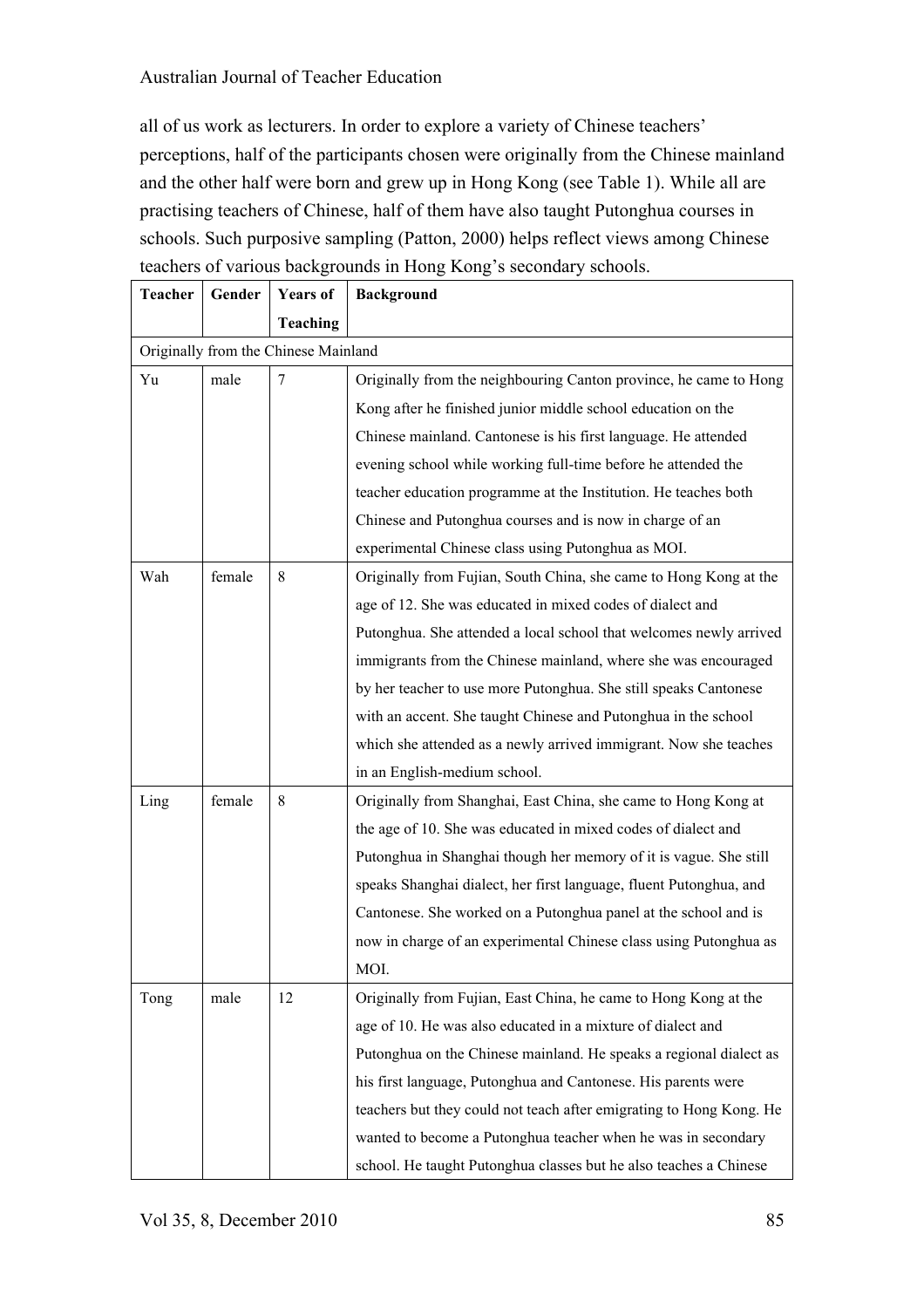|       |                              |    | class in Putonghua.                                                    |  |  |  |  |
|-------|------------------------------|----|------------------------------------------------------------------------|--|--|--|--|
|       |                              |    |                                                                        |  |  |  |  |
|       | Born and raised in Hong Kong |    |                                                                        |  |  |  |  |
| Huang | female                       | 24 | Since graduating from university, she has always taught Chinese in     |  |  |  |  |
|       |                              |    | local schools except for a brief period when she left Hong Kong in     |  |  |  |  |
|       |                              |    | 1990. She loves to learn and speak Putonghua. She practises            |  |  |  |  |
|       |                              |    | Putonghua even though she does not have to use it in her teaching.     |  |  |  |  |
| Lo    | male                         | 16 | He has quite a few relatives in the neighbouring Guangdong             |  |  |  |  |
|       |                              |    | province. He is an experienced local Chinese teacher in a prestigious  |  |  |  |  |
|       |                              |    | English medium school.                                                 |  |  |  |  |
| Ma    | male                         | 15 | Now a Chinese panel teacher in a low-banding school. He was            |  |  |  |  |
|       |                              |    | heavily involved in the curriculum reform for Chinese. He also         |  |  |  |  |
|       |                              |    | taught an experimental class of Chinese using Putonghua as MOI.        |  |  |  |  |
|       |                              |    | He once worked in a school threatened by possible closure. He had      |  |  |  |  |
|       |                              |    | to spend a lot of time promoting the school and could not              |  |  |  |  |
|       |                              |    | concentrate on teaching. For this reason, he decided to join his       |  |  |  |  |
|       |                              |    | present school although it is a low-banding school.                    |  |  |  |  |
| Wai   | female                       | 9  | A Chinese teacher in a direct subsidy school. After graduating from    |  |  |  |  |
|       |                              |    | the Institution, she did some part-time teaching before she joined her |  |  |  |  |
|       |                              |    | present school. Her present school has to compete with other schools   |  |  |  |  |
|       |                              |    | in the neighbourhood for students. She was asked by the school to      |  |  |  |  |
|       |                              |    | have an experimental Chinese class using Putonghua as MOI. She         |  |  |  |  |
|       |                              |    | worked hard to improve her Putonghua.                                  |  |  |  |  |

**Table 1: Profile of the Participants** (All names in the table are pseudonyms)

#### **Data Collection**

The career narratives of the teachers were collected through in-depth, biographical interviews (Cheung, 2005; Goodson & Sikes, 2002; Hayes, 2005). The interviews mainly consisted of prompts stimulating the participants to produce their career narratives and questions concerning their perceptions in the teaching of Chinese, including the shifts in the medium of instruction. In the interviews, we encouraged the participants to reflect on their professional experiences and develop themes to describe their career stories in the interviews. Before the interviews, a detailed explanation about the project was sent to the potential participants. After being given their written consent to participate, we sent them a list of questions prior to the actual interviews so that they could have some time for preparation (see Appendix 1). As the second author of the paper was once closely involved in the

Vol 35, 8, December 2010 86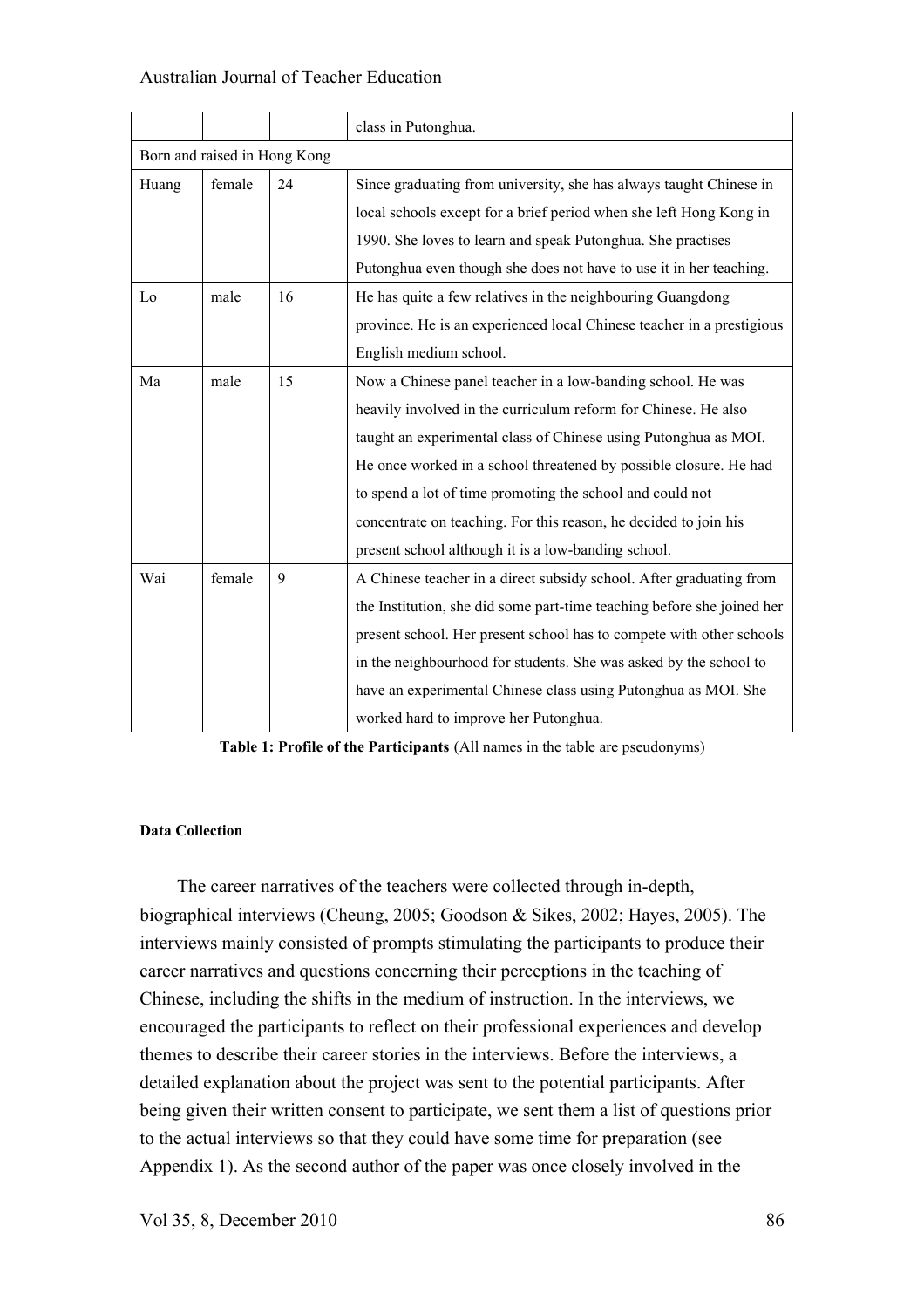participants' professional development, she had much personal knowledge of them. Though the interviews were conducted by the first author, the former's familiarity with the participants helped them open up quickly in interviews. In the actual interviews, the semi-structured interview schedule was only used as a guide; the participants in fact were very willing to share their professional experiences and expressed their opinions freely. Contrast questions were also used when interviewing different participants. We regularly asked a participant about his or her views on the responses given by another participant regarding a particular issue in relation to the increasing use of Putonghua as MOI in Chinese classes, such as parents' attitudes towards the use of Putonghua. The interviews were audio recorded and transcribed verbatim. All interviews took place in either Cantonese or Putonghua according to the participants' preferences and those cited in this text were translated into English. During the interviews, the interviewer also made visits to the participants' schools wherever possible to have a better understanding of the professional settings that these teachers were working in at the time of the interviews. Such visits helped us appreciate the diversity of students in the participants' schools as well as their needs.

#### **Data Analysis**

In data analysis, we adopted a "paradigmatic cognition" approach, in which narratives are analyzed paradigmatically to "produce taxonomies and categories out of the common elements across the database" (Polkinghorne, 1995, p. 5; also see Erickson, 2004; Smeyers & Verhesschen, 2001). First, we tried to obtain an overall picture of the participants' professional stories (as presented in Table 1). Then, we adopted grounded theory procedures, constantly questioning and comparing, in order to see how different processes and factors mediated the participants' professional experiences (Patton, 2000). In the process, we paid particular attention to the participants' experiences at both macro and micro levels (Kelchtermans, 2005; Lasky, 2005; Layder, 1993). At the macro-contextual level, we examined the participants' references to changes such as political, socio-economic, and demographic ones. At the micro level, we looked at their experiences of educational reform and classroom realities. We then investigated how these contextual conditions interact with their professional practices, which led them to the adoption of particular perceptions concerning the MOI shift in Chinese classes. Moreover, a reiterative interpretative process between the data and the analytic framework helped refine the findings further. The involvement of three researchers, using their respective backgrounds and knowledge to examine the data in turn, also enhanced the quality of the analysis.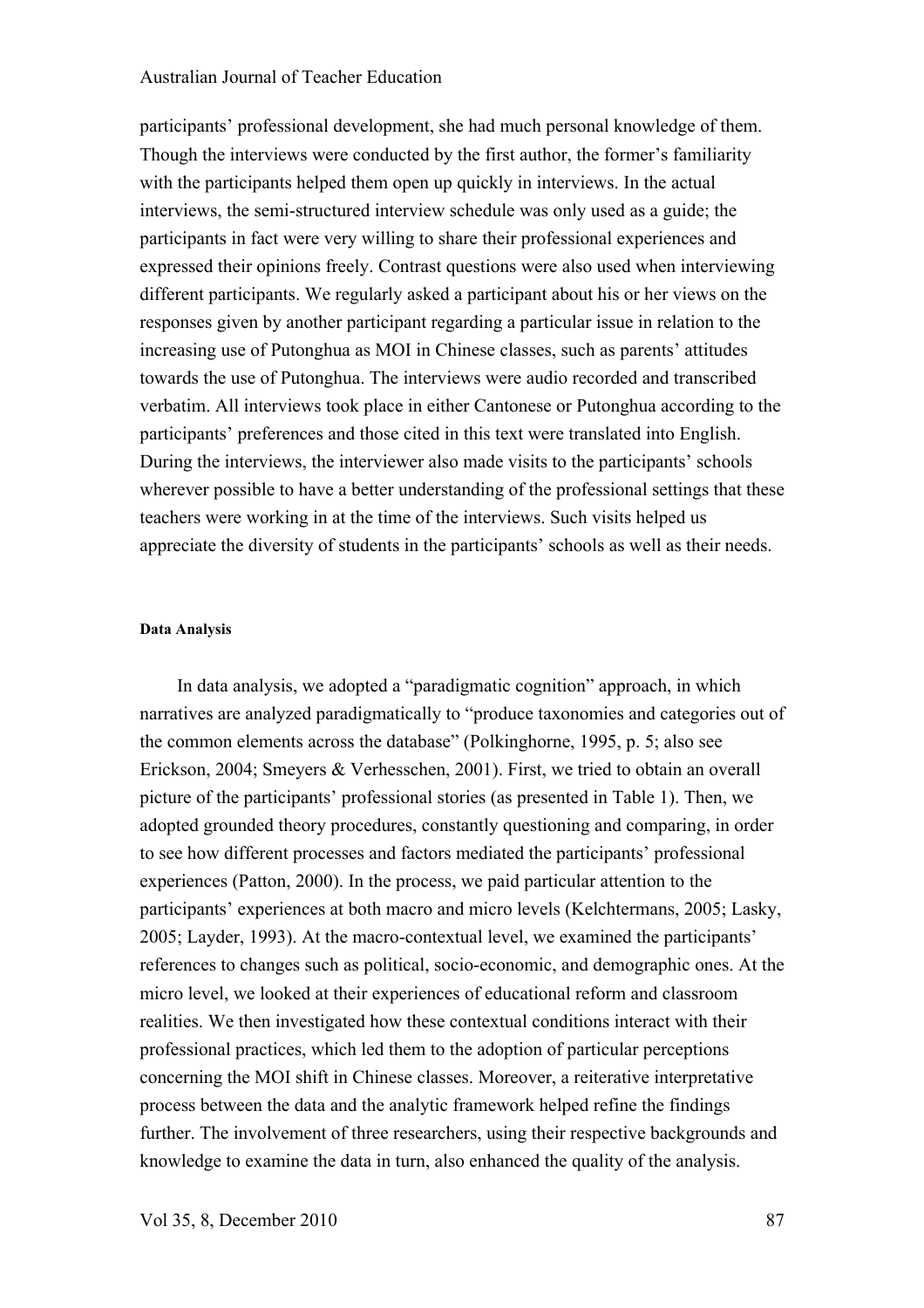Furthermore, we tried to seek the participants' clarification and confirmation of the transcripts and interpretative findings emerging from the analysis (Hayes, 2005).

#### **Emerging Findings**

Through a collaborative interpretative process, we identified some ambiguous perceptions concerning the MOI shift in Chinese classes among the participants, which have been summarised in Table 2. While all of them were proud of Chinese becoming another international language, many in the interviews expressed their reservations about whether Putonghua should be promoted as MOI in the region's Chinese classes. It is also to be noted that all the participants expected more research to be undertaken to address the issue as to whether or not Putonghua could be an effective MOI in Chinese classes. Further analysis of the data revealed that the participants' perceptions could be explained by references to shifting political, demographical conditions, their experiences of curriculum reforms and their concerns with pedagogical conditions (Layder, 1993). These themes are demonstrated in detail in the forthcoming sections.

#### **Shifting Political and Demographic Conditions**

As we went through teachers' professional experiences reiteratively, we noted that the political change and demographic decline at the macro-contextual level had mediated these teachers' professional experiences and their perceptions concerning the increasing use of Putonghua as MOI (see Layder, 1993). In the cases of Ling, Wah and Tong, who migrated to Hong Kong a few years before the change, the political handover motivated them to join the Putonghua teacher education programme at the institution. This must be noted together with the fact that the teaching profession in Hong Kong as well as in other places was not a favoured career choice among secondary school graduates (Lai et al., 2005; Su et al., 2001). It seems that the political change made the teaching of Putonghua an attractive profession. Ling recalled why she became a student teacher as follows:

> At that time, I did not think about learning to be a Chinese teacher. I just wanted to become a Putonghua teacher. […] It was 1997. Yes, 1997 and 1998. It was a special time. Hong Kong returned to China. At that time, I thought that Putonghua would become a highly popular subject. Maybe it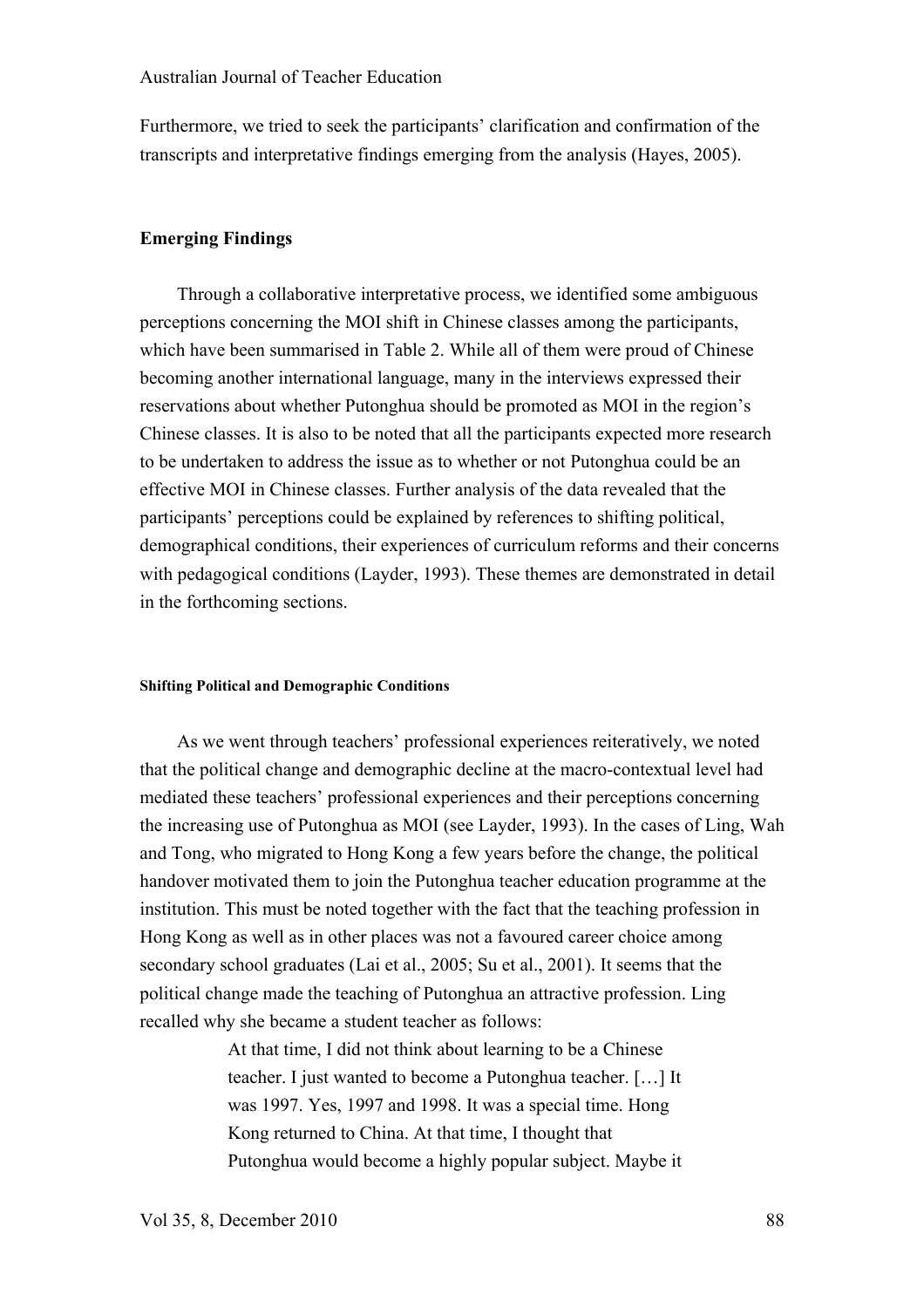would be easier for me to find a job because Hong Kong might need more people speaking Putonghua. […] I did not try to become a Chinese teacher. I just wanted to become a Putonghua teacher. (Ling)

The job prospect was particularly important for these newly arrived immigrants. For example, Tong came to Hong Kong with his parents, who used to be teachers on the Chinese mainland. However, after arrival in Hong Kong, his parents could not use their previous qualifications to find teaching posts and could only find some odd jobs to do. Only through great efforts did Tong manage to get into a teacher training college (so did Yu).

| <b>Teacher</b> | <b>Perceptions</b>                                                                      |  |  |  |
|----------------|-----------------------------------------------------------------------------------------|--|--|--|
| Yu             | He has reservations about the uncritical use of Putonghua as MOI and wants more         |  |  |  |
|                | research to show whether or not Putonghua is a better MOI.                              |  |  |  |
| Wah            | The use of Putonghua as MOI depends on students' levels of Putonghua. She sees          |  |  |  |
|                | some advantages of using Putonghua as MOI in teaching Chinese but she is uncertain      |  |  |  |
|                | whether the use of Putonghua really helps students learn better in all aspects.         |  |  |  |
| Ling           | She enthusiastically supports the use of Putonghua as MOI. She also supports a          |  |  |  |
|                | mixture of Putonghua and Cantonese in teaching Chinese.                                 |  |  |  |
| Tong           | He enthusiastically supports the use of Putonghua as MOI but he is not sure whether     |  |  |  |
|                | the learning of Chinese in Putonghua is well supported by educational conditions here.  |  |  |  |
| Huang          | She supports the use of Putonghua as MOI in Chinese classes but she is not sure         |  |  |  |
|                | whether students benefit from the use of Putonghua in learning as the surrounding       |  |  |  |
|                | conditions do not support it.                                                           |  |  |  |
| Lo             | He strongly opposes the use of Putonghua as MOI in Chinese classes. He has              |  |  |  |
|                | reservations whether it helps students learn Chinese better and he even suspects that   |  |  |  |
|                | there is a kind of 'political conspiracy' behind the promotion of Putonghua in Hong     |  |  |  |
|                | Kong.                                                                                   |  |  |  |
| Ma             | He supports the MOI shift in Chinese classes but does not think that the conditions are |  |  |  |
|                | ready for the shift yet. He also doubts whether Putonghua is a more effective MOI.      |  |  |  |
| Wai            | She accepts the trend that Putonghua is becoming the MOI in Chinese classes but she     |  |  |  |
|                | is not sure whether Putonghua is a better MOI.                                          |  |  |  |

**Table 2: The Participants' Perceptions of the Increasing Use of Putonghua in Chinese Classes**

Over the years after the handover, Tong also noted the changes among local Chinese residents' perceptions of China and Putonghua in relation to their Chinese identity. In his opinion, these changes have important implications for the teaching of Chinese through Putonghua:

Tong: I think that the standard of Putonghua has improved.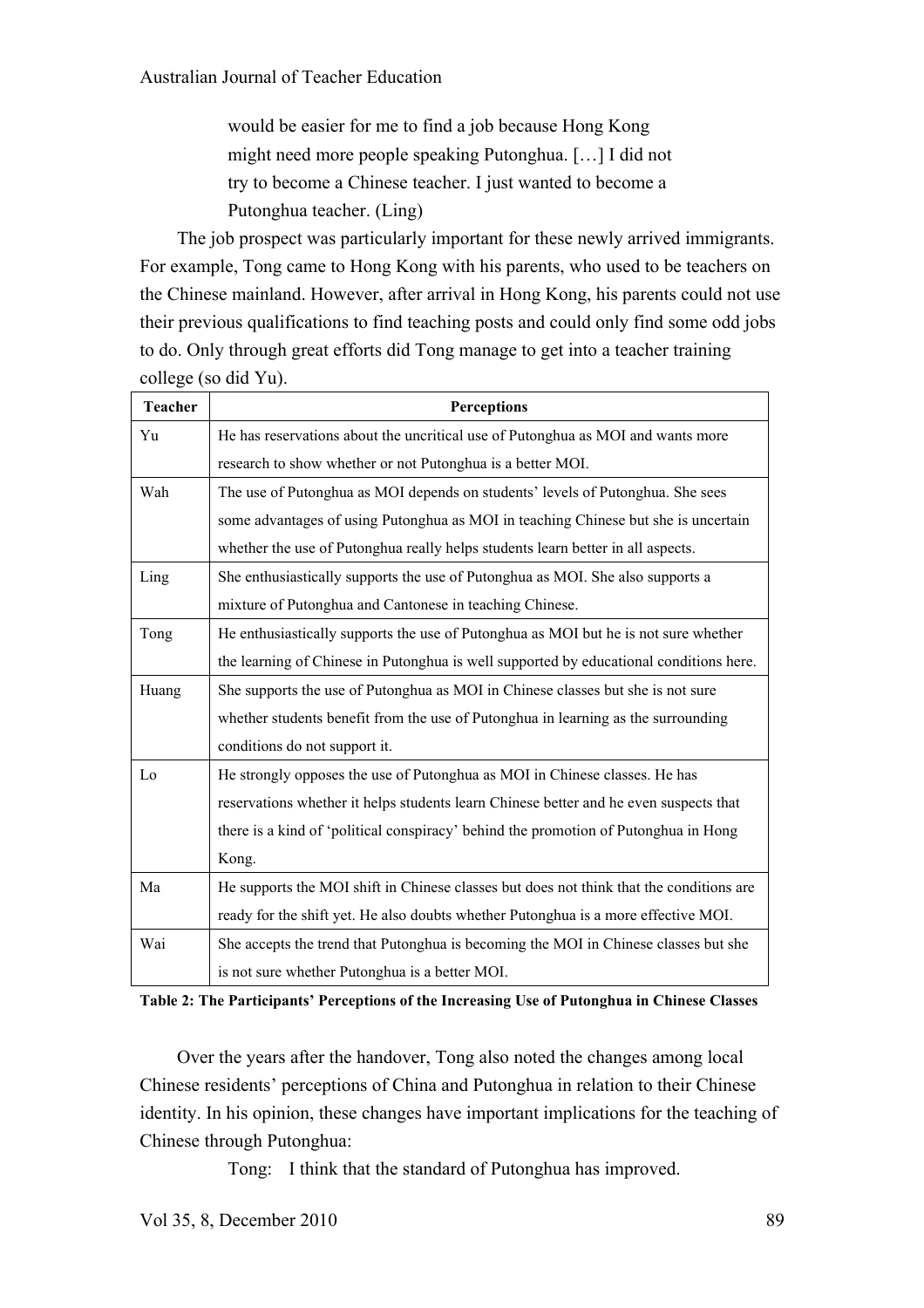[It has] truly improved. People here also become very aware of their nationality. In 1997, my students did not admit that they were Chinese. Some would say that they were English. 70% of them would say that they were Hong Kongers. Then gradually… Interviewer: It becomes Hong Kong, China. Tong: Well, more and more people think that they are Chinese. Interviewer: Maybe many of them still think that they are Hong Kongers. Tong: Well, for me, I am a Chinese forever.

As can be seen in the interview extract, Tong's experience of migration had not affected his self-identification as Chinese, making him one of the most enthusiastic proponents for the use of Putonghua in Chinese classes.

In contrast, teachers who were born and grew up in Hong Kong accepted Putonghua as an alternative MOI in Chinese classes with motives quite different from their counterparts originally from the Chinese mainland. These teachers witnessed and experienced increasing pressure in respect of their teaching on account of a demographic decline. Due to the low birth rate, it is estimated that there will be a drop of 20,000 students for secondary education within the coming five years (2009-2013) (Professional Teachers Union Reporter, 2008). Consequently, many schools began to put enormous efforts into recruiting students to avoid possible school closures. Among the various strategies used by these schools was the adoption of Putonghua as MOI, suggesting that Putonghua is increasingly seen as a language of value. This is what Wai's school did when it moved to its new location two years ago:

> When our school moved to this community two years ago, we saw that there were many schools nearby. So we had to improve our competitive edge. In order to improve our competitive edge, we decided to use Putonghua as MOI in Chinese classes, which attracted parents to send their children to our school. (Wai)

It seems that teachers like Wai felt obliged to support the increasing use of Putonghua as MOI because of the marketable value of Putonghua as MOI, especially among parents. Parents in Chinese societies have been noted for their close involvement in their children's educational progress (Pang & Watkins, 2000; Stevenson & Stigler, 1992). In the case of Putonghua as MOI, the shared view among the participants seems to be that parents would support the use of Putonghua in Chinese classes as they recognise the rising importance of Putonghua competence in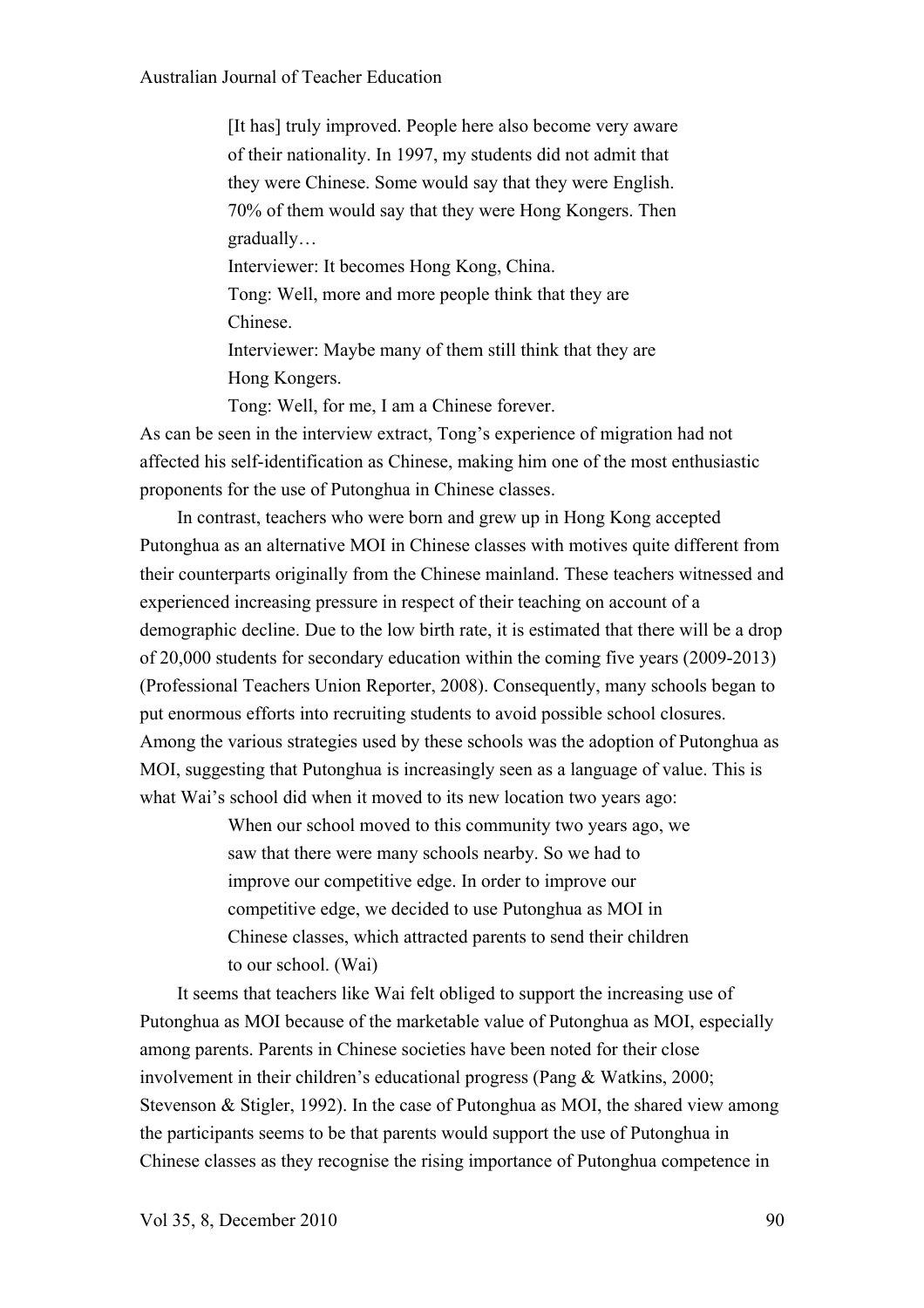their children's future life.

#### **Experience of Curriculum Reforms**

The participants' experiences of previous and current educational reforms were found in the analysis to have profoundly mediated their perceptions concerning the increasing use of Putonghua as MOI in teaching Chinese. As can be seen in the participants' experiential accounts, these reforms, on the one hand, were indicative of macro-contextual changes such as the implementation of new education policies. On the other hand, they made the participants' professional lives increasingly complicated, in particular, in terms of job security and their relationships with other participants in the micro professional settings such as students (Layder, 1993; Kelchtermans, 2005).

Recognising the use of Putonghua as a good marketing strategy for schools, Lo strongly opposed the shift. He related the MOI shift in Chinese classes to the government's unpopular decision to promote mother tongue education after the handover. The promotion of mother tongue education has been widely associated with the political change (Tsui et al., 1999). Likewise, Lo suspected the MOI shift in Chinese classes was a "political conspiracy", reflecting an ambiguous and uneasy perception of Putonghua as a politically sensitive language in certain sectors of the society:

> If I was asked to use Putonghua to teach Chinese, I would be against it. I did not oppose mother tongue education [when the government decided to promote the use of Chinese in secondary schools]. However, if I have to use Putonghua to teach Chinese, I am emotionally against it. It has a political purpose. It has something to do with the political handover. I do not oppose our motherland, but I do not like to mix education with politics. I do not think that education should be mixed with politics. (Lo)

However, it should be noted that Lo's school is a prestigious secondary school using English as MOI in a respectable residential area, having little problem in recruiting students. The school was under no pressure to promote itself using Putonghua as MOI to attract potential applicants. In other schools, possible school closure had become a serious threat, undermining teachers' sense of professional security as Ma recalled his experience of working in such a school:

In staff meetings, we always talked about school closure. […]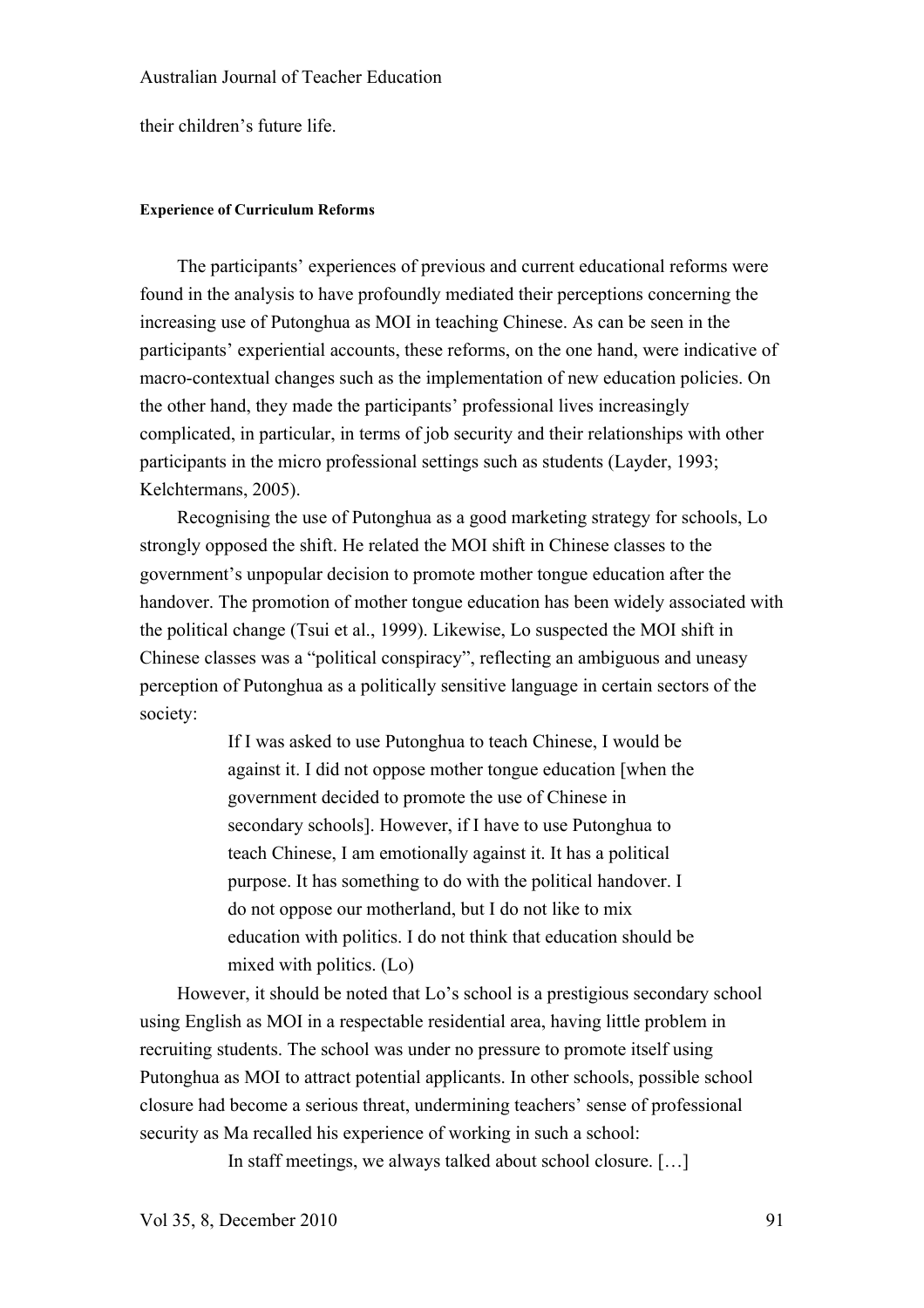We felt really stressful there. In order for the school to survive, we organized a lot of functions and events such as open days, which had a lot of promotional value. […] What the school valued most at that time was not the teaching and learning of the Chinese language but the promotional value of any educational initiative. If such an initiative had no promotional value, it would not have had much attention paid to it. (Ma)

The school had been involved in a few educational initiatives but it had been more preoccupied with their promotional value than their educational implications, much to Ma's disappointment. In the end, he felt that he had to leave the school.

The participants' experience of other reforms in the teaching of Chinese was also not entirely positive. For instance, in her attempt to introduce unit-based teaching, a new approach to teaching Chinese, Huang had the following complaint:

> The unit-based teaching is supposed to raise students' capacity. Whatever capacities the new curriculum wants to raise must somehow be related to the exams. Now, we are even more exam-oriented in teaching. […] In the past, we used the selected texts. Teachers were very familiar with these texts and students were very familiar with them, too. We could go deep into these texts and there were a lot of things for us to discuss and learn inside these texts. At least, my students learnt and mastered two dozen core texts. Now, students will say that these texts are not examined so why do we have to spend so much time analysing them? If they are not examined, why do I have to listen to your explanation about these texts? (Huang)

In other words, while the new teaching approach aimed to enhance students' proficiency, her professional authority was seriously undermined as her teaching was not respected by students who were only concerned with their examination results (also Kelchtermans, 2005).

In the case of Tong, he saw that schools, which used Putonghua as MOI, did not necessarily use Putonghua as the medium for assessment in the teaching of Chinese in order to improve students' oral assessment results. As a result, he was not sure whether the use of Putonghua as MOI could be sustainable, as most students would find themselves using Cantonese in other courses and, even more importantly, in the formal assessment of the Chinese subject:

> The problem is that the TSA (Territory Wide System Assessment) uses Cantonese for examinations (even though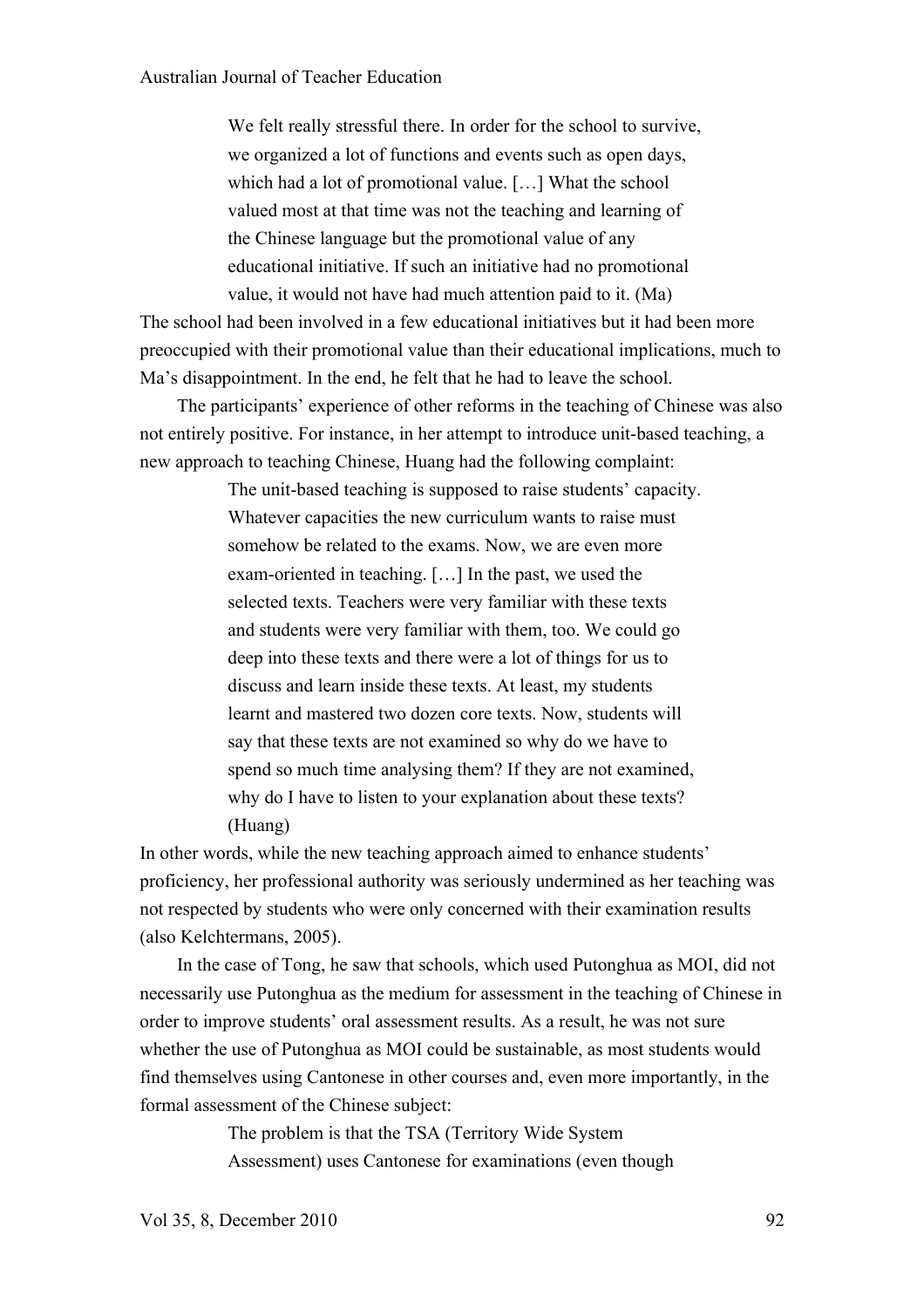the government tried to promote the use of Putonghua in Chinese classes). The recent news says that one can use Putonghua to take exams but many schools still use Cantonese as MOA (medium of assessment) because many people still believe that they are more fluent in their mother tongue. (Tong)

The extract indicates Tong's concern that the decision to promote Putonghua was half-hearted and did not reflect a vision of Putonghua being used consistently across the curriculum for teaching and assessment. As a result, in his view, those who insisted on students using it in teaching and assessment might find themselves in conflicts with their students who wanted to achieve best results in the assessment activities.

#### **Pedagogical Beliefs and Concerns**

Tong's reservations confirm that classroom realities and pedagogical conditions have largely determined their penchant for MOIs (Tung et al., 1997). The immediate classroom settings are sites where teachers undertake their professional practices, pursue their pedagogical goals and construct their professional identities (Kelchtermans, 2005; Lasky, 2005). Interactions with students and curriculum have profound impact on their beliefs in what works. Those who were supportive of Putonghua as MOI did notice the advantages that Putonghua as MOI could bring to the teaching and learning of Chinese. For instance, Tong believed that the use of Putonghua in Chinese classes at least helped improve their writing in Chinese (see Li, 2006). To this end, he even organised a pen pal collaboration scheme with mainland Chinese school students for his students, which turned out to be popular. Teachers like Wah also recognised the pedagogical strength in teaching students Chinese through the medium of Putonghua:

> When they use the Chinese language, they use a lot of colloquial terms from Cantonese. They use Cantonese to express themselves. When we teach them to write Chinese essays, they should have used proper written Chinese to write but they use colloquial Cantonese. They use dialect as if it were their written language. (Wah)

As can be seen in the extract, Wah believed that the use of Putonghua helped reduce the influence of Cantonese as a vernacular on the students' written Chinese. However, in spite of the support for Putonghua to play a bigger role in schools, the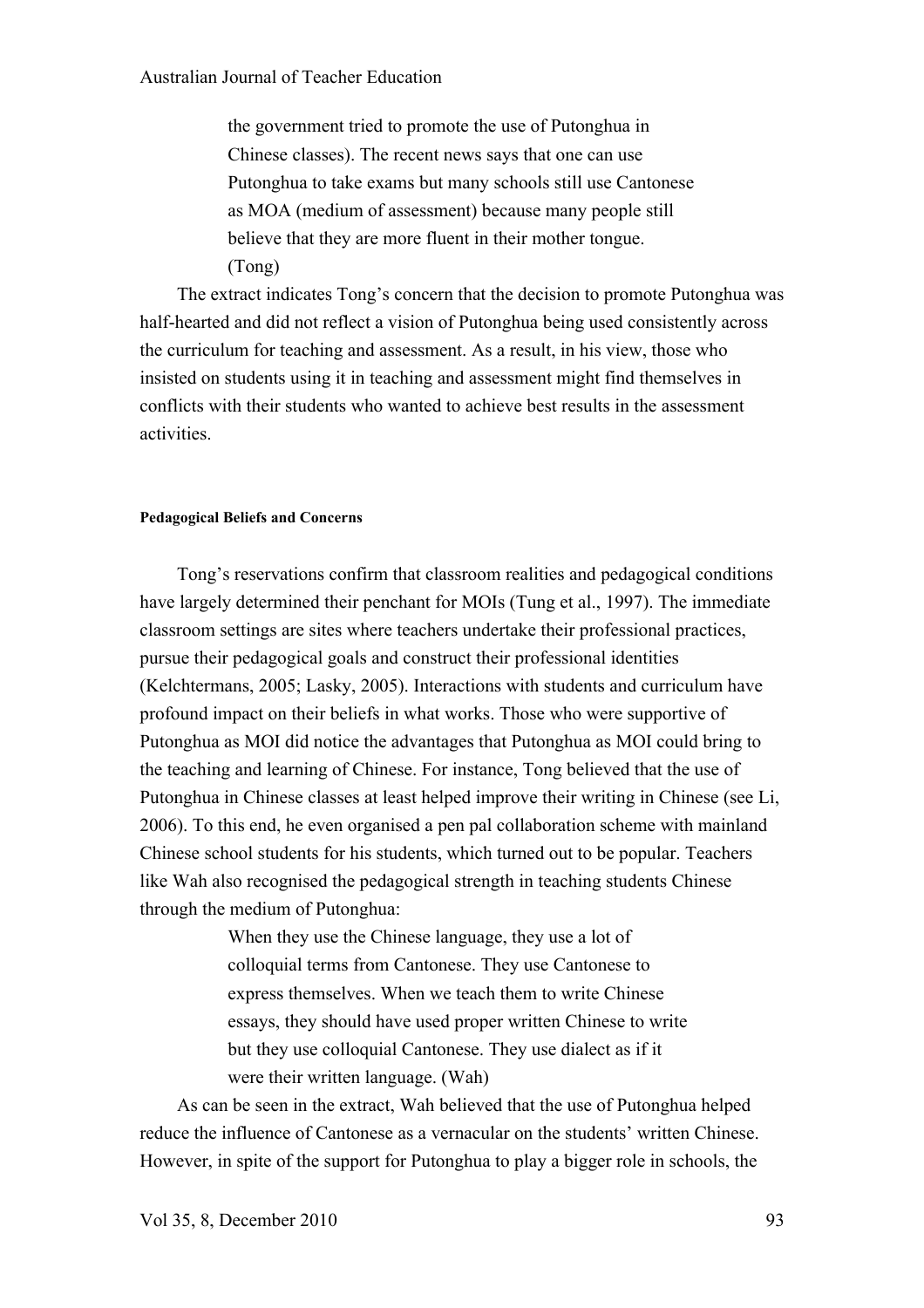participants also expressed reservations about its uncritical use in Chinese classes because of their daily experience in classrooms. For instance, Yu argued that the "falling" standard of students' written Chinese could be related to their regular participation in online discussions but he was also not sure whether their use of colloquial Cantonese should be considered indicative of low language standards. Ling was uncertain about whether the whole-scale promotion of Putonghua in Chinese classes was necessary as she believed that Cantonese could be a better MOI than Putonghua when "teaching Chinese classics" as the writings in classical Chinese are more closely related to Cantonese. The participants were also aware of various constraints limiting the benefits that students could have in learning Chinese in Putonghua. First of all, the lack of a supportive environment for the use of Putonghua was cited by them as a crucial one. In the case of Huang, she "loved" to use and speak Putonghua and even made great efforts to learn and improve her Putonghua by herself. Yet she was unsure whether its use in Chinese classes would help students acquire better Chinese:

> Students could only use Putonghua in class but after class there was no place for them to use it in Hong Kong. […] If the government really wants to promote the use of Putonghua [as MOI in Chinese classes], you should at least have all TV dramas dubbed with Putonghua. At least, people should be given the choice to use the Putonghua audio channel when watching TV or listening to the radio. If they have done enough to ensure a facilitative learning environment, then they could ask schools to use Putonghua as MOI in Chinese classes. If the government promotes it without creating a supportive learning environment, for instance, it should be regulated that all government agencies should use Putonghua or English. If they just want teachers to rush to the front without properly supporting them as such, I am strongly against the promotion of Putonghua as MOI in Chinese classes. (Huang)

Other participants felt that students in Hong Kong were not ready for learning Chinese through Putonghua. In the case of Ma, though he would like to see more exchanges between local and mainland Chinese through the shared medium of Putonghua, he still believed that his students might not benefit fully from the use of it as MOI in Chinese classes:

> Cantonese is the main language in our environment. When answering questions, students can use Cantonese in class. […] Well, maybe more and more people in the street speak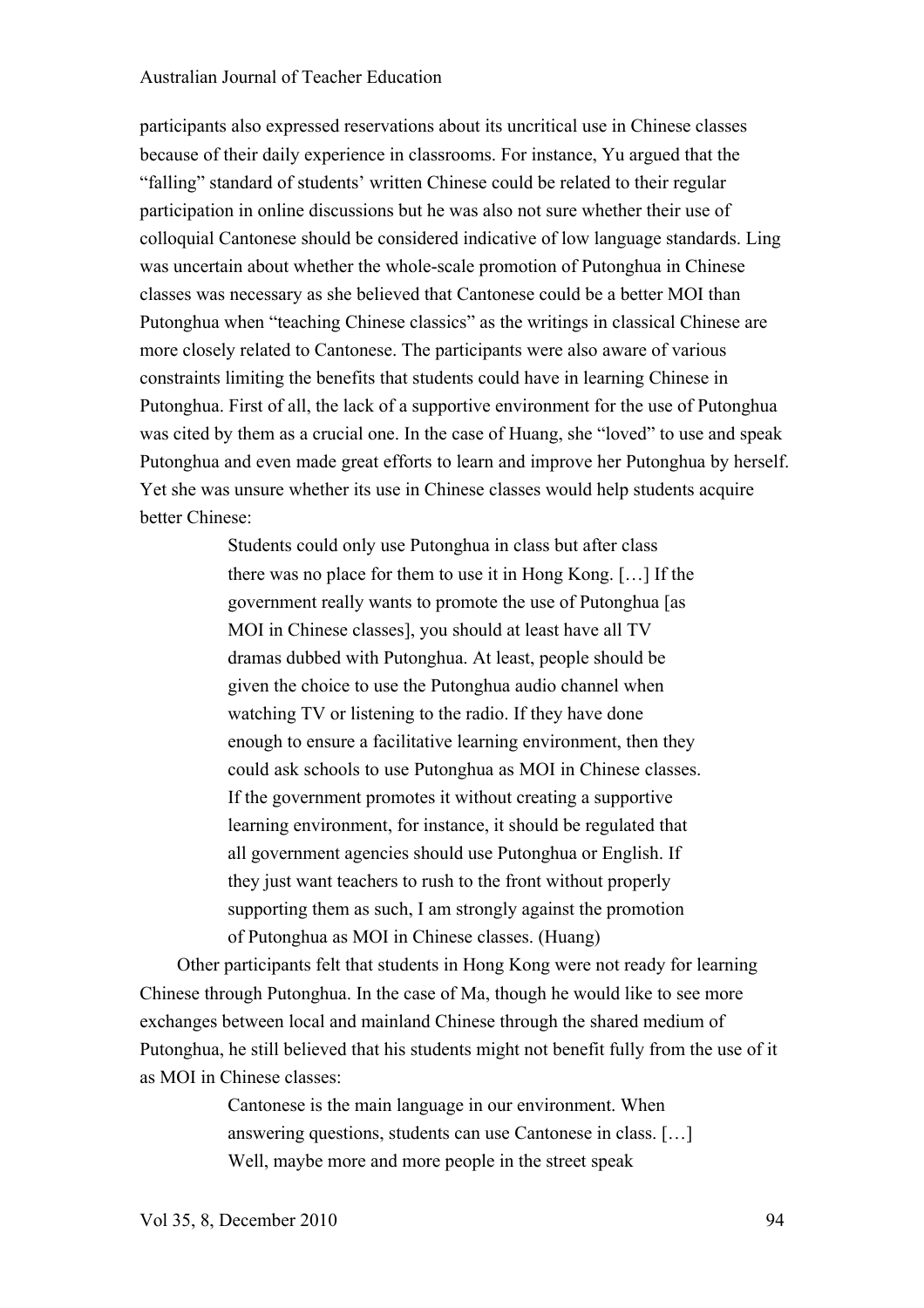Putonghua. And it is a common thing to speak Putonghua. However, students still have a psychological barrier in learning Chinese through Putonghua. Their Putonghua level is too low for this. (Ma)

The problem associated with the students' unwillingness to use Putonghua in class was not merely a perception. Ma and other participants in the inquiry had taught experimental classes and had mixed results in teaching Chinese through Putonghua. In these classes, Wah noticed that her students were less involved in the process:

> They did not participate much in speaking activities if I did not allow them to use Cantonese. Because when they spoke Cantonese, they would talk about anything they wanted, even when unrelated to the task or the issues you wanted them to explore. When they used Putonghua, they could not, really… while maybe they wanted to talk about a lot of things, they could speak only a little. Most of the students were like this, except those who were good at Putonghua. (Wah)

Consequently, participants like Ma and Wah could not tell whether students using Putonghua to learn Chinese performed significantly better than those who used Cantonese.

In addition, though the participants were either capable of teaching Chinese in Putonghua or had already begun to do so, they noted that many of their colleagues who traditionally used Cantonese in teaching Chinese would have problems in switching to Putonghua as MOI. The participants who taught in schools which had a hard time recruiting students found themselves pressurized into being ready for the change. As a result, adding to their heavy workload in schools, the need to improve their Putonghua proficiency has become an additional source of stress:

> I am trying to improve my Putonghua proficiency. (Although the school has not started using Putonghua as MOI in Chinese classes), I think that it has become a trend for schools to promote the use of Putonghua in Chinese classes. As a teacher, I will have to speak the standard Putonghua. If I can speak the standard Putonghua, I can teach my students the standard Putonghua. I am trying my best to learn the standard Putonghua. […] These days I find it really stressful to cope with all these tasks. I really wanted to tell them that I could not cope with all of them. I really wanted to tell them. (Wai)

While the change will certainly bring extra work to Chinese teachers, an even more serious matter may be related to their professional identities as teachers. The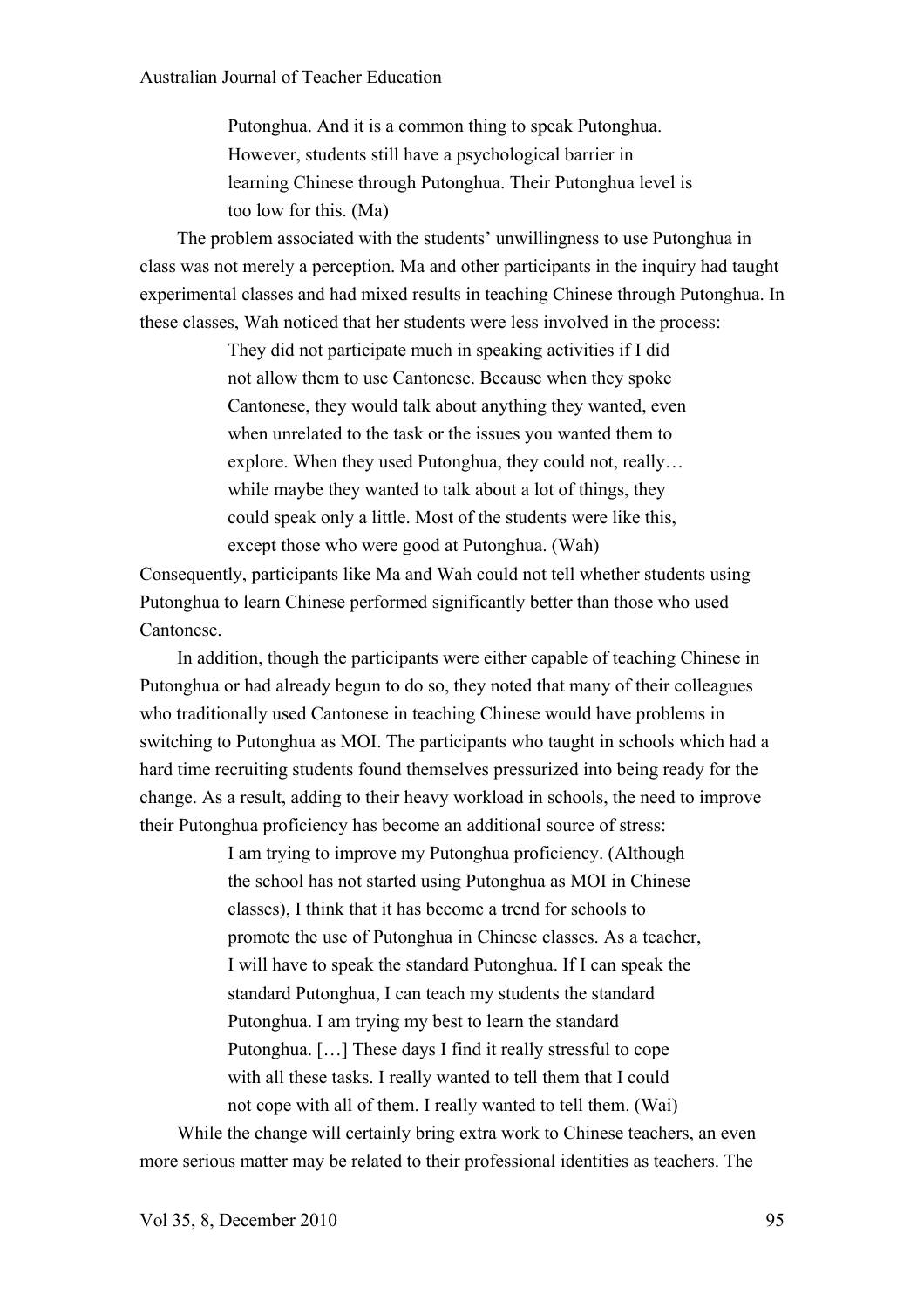Chinese section in most schools has more teachers than the Putonghua section. The MOI shift in Chinese classes means that the two sections may be merged if the shift does happen. Although Ling referred to this merging as "the Putonghua section being taken over by the Chinese section", it is not difficult to see that Cantonese-speaking Chinese teachers will have to deal with a process of deskilling and deprofessionalization, in which their professional competence, in particular, their competence in Cantonese, may be no longer appreciated. For these reasons, all the participants in the inquiry would like to see more research demonstrating the effectiveness of Putonghua as MOI in Chinese classes since too much is at stake.

# **Discussion**

By situating the participants' perceptions in their professional experiences (Kelchtermans, 2005; Lasky, 2005; Layder, 1993), it was found in the inquiry that a variety of contextual processes and personal experiences have mediated the participants' ambivalent perceptions concerning the increasing use of Putonghua as MOI in Chinese classes in Hong Kong (see Figure 1). Among all the participants, it is noteworthy that some of them decided to join the teaching profession as Putonghua teachers due to the political change, which had made the teaching of Putonghua a promising career in their perceptions. The attraction of teaching Chinese through Putonghua, the national standard spoken variety, has been further enhanced by a demographic decline and mounting competition in recruiting students in the light of Chinese becoming another global language as a result of the rise of China (Yang, 2008). These contextual changes can be seen as forces underlying the participants' positive perceptions concerning the increasing use of Putonghua as MOI in teaching Chinese in their discourses. However, there are also participants like Lo, view that the promotion of Putonghua was being advanced as a marketing decoy by schools without seriously considering its educational implications and even considered it a "political conspiracy". These views also echoed the participants' recent experiences of socio-political changes and educational reforms, which tended to add complexity to their professional lives. Moreover, most participants, both out of their professional commitment and familiarity with classroom realities, revealed a strong desire to frame the MOI shift in Chinese classes as an educational matter rather than a political or marketing issue. All the participants, whether supportive of or having reservations about teaching Chinese in Putonghua, believe that, as an alternative MOI, it should be only promoted because of its proven educational advantages.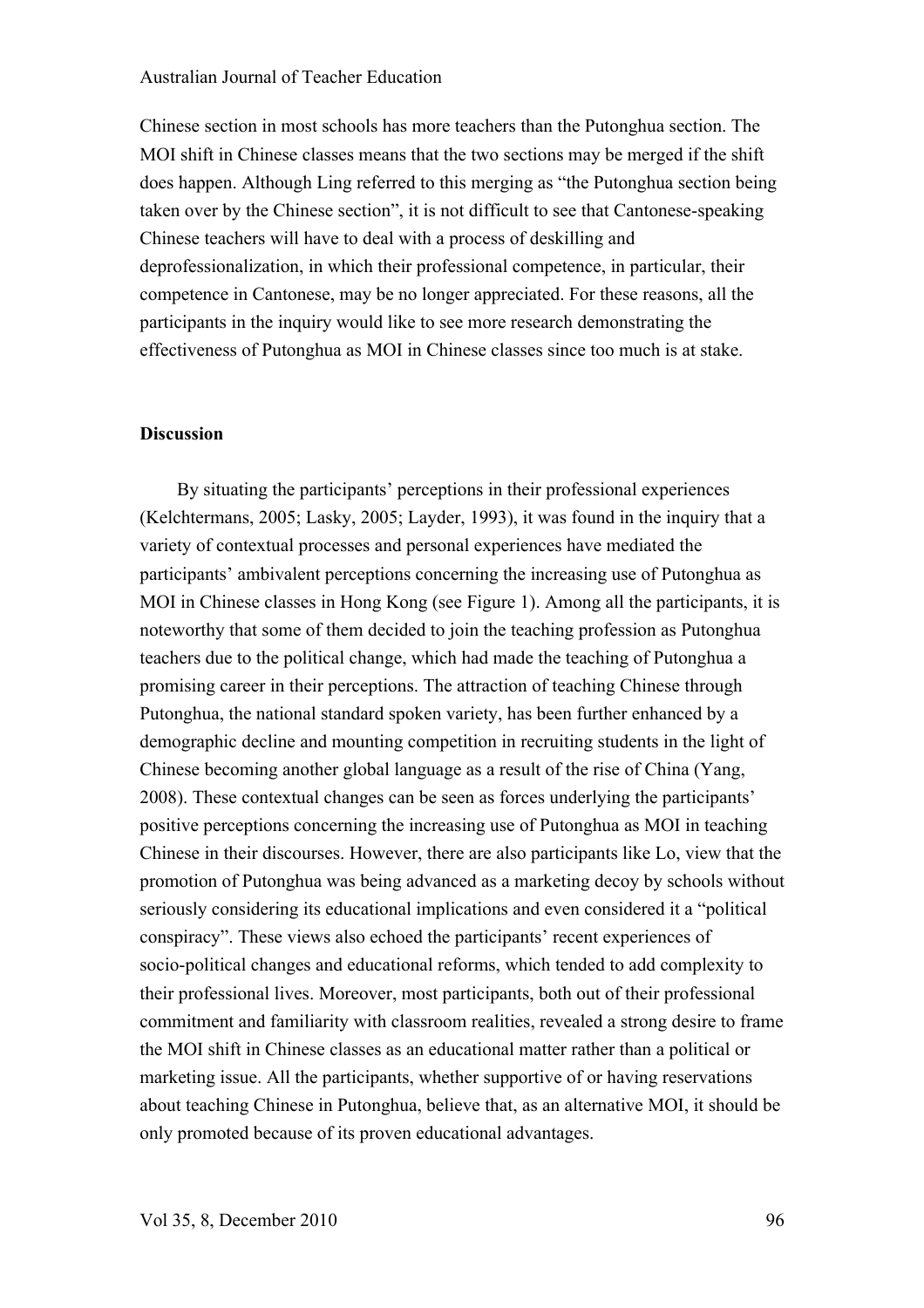

**Figure 1 Teachers' Views on the Increasing Use of Putonghua in Teaching Chinese**

Unfortunately in many contexts, the MOI policy is unlikely to be determined by the proven educational merits of a particular language variety such as students' mother tongue. Various contextual processes, such as the need for social cohesiveness through a shared language and demand for a prestigious language, often made the mother tongue not a preferred MOI in these contexts (Gupta, 1997; Lai & Byram, 2003). The promotion of a linguistic variety as MOI according to its proven educational merits may be a commendable ideal, but it can be difficult to be realized in Hong Kong given its socio-cultural traditions and current circumstances. In accordance with the Chinese cultural tradition, education is conceived by the public as not only for learning but also for individuals' social advance (e.g. Gao, 2008; Lee, 2000; Thøgersen, 2002), making it difficult to separate political and marketing incentives from educational concerns. When coming to the MOI decisions in relation to languages of rising socio-cultural importance, schools and teachers are confronted with a dilemma since they not only have to address pedagogical issues but also attend to socio-political consequences of education for their students. Like in many other contexts, the decisions made concerning these important issues often place teachers in a zone of discomfort and insecurity (Hargreaves & Lo, 2002; Law, 2003). In the case of the increasing use of Putonghua as MOI, many Cantonese-speaking Chinese teachers will have to teach the language in Putonghua, a language variety additional to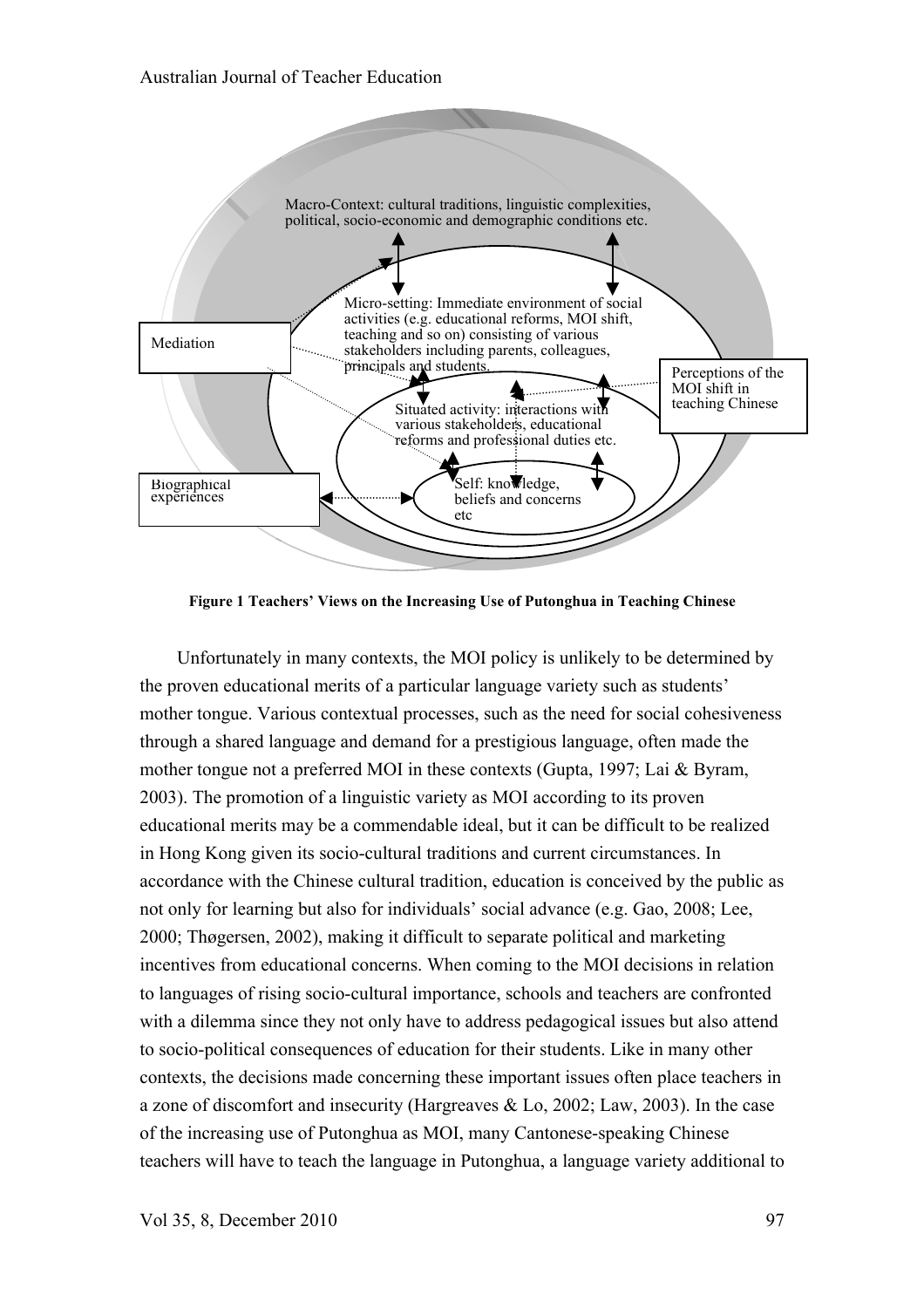their mother tongue (Cantonese). These Chinese teachers' professional behaviour and competence, like other teachers', are always subject to close scrutiny since teachers are paradoxically placed by the Chinese cultural tradition "under a great burden to conform to society's moral norms" and made "more vulnerable to being shamed […], if [they] fails" (Schoenhals, 1993, p. 199). There have been already disparaging comments on local Chinese teachers' accents in speaking Putonghua, which likely make these teachers feel stressful when teaching Chinese in Putonghua (Gao, in press). Together with the threat of school closures as a result of the demographic decline, these contextual processes oblige language teachers and schools to please their students and parents in the educational process, further weakening their professional authority and undermining their role in the MOI shift.

#### **Conclusion**

In this paper, we have interpreted a wide spectrum of perceptions including reservations and enthusiasm for the increasing use of Putonghua (the national spoken variety of Chinese) as MOI in Chinese classes among the participants in the light of their professional experiences. We also related the diversity of their views to the contextual changes such as political and demographical as well as their experiences of curriculum reforms and pedagogical considerations. Such examination of Chinese language teachers' professional experiences has offered rich insights into their dynamic views and perceptions, adding complexity to our understanding of their stated perceptions (Kelchtermans, 2005; Lasky, 2005; Layder, 1993).

Due to the limited number of participants in the inquiry, we cannot generalize the findings emerging from the inquiry but nevertheless, these findings could have important implications for Chinese language teacher education in Hong Kong and elsewhere. The Chinese language teacher education programmes offered by major teacher development departments in Hong Kong focus on the study of Chinese language, Chinese subject knowledge (linguistics and literary culture) and pedagogy. The findings suggest that there is a need for Chinese language teachers to develop a critical understanding of the roles of language in society and in education and apply such understanding to examine language issues in educational settings, in particular, those in multilingual and post-colonial contexts such as Hong Kong. Chinese language teachers need to be critically aware of the situation that the process of Chinese becoming a global language likely reinforces the domination of one particular Chinese variety (i.e. Putonghua) and threatens to undermine the existence of a plethora of other Chinese language varieties (e.g. Cantonese), many of which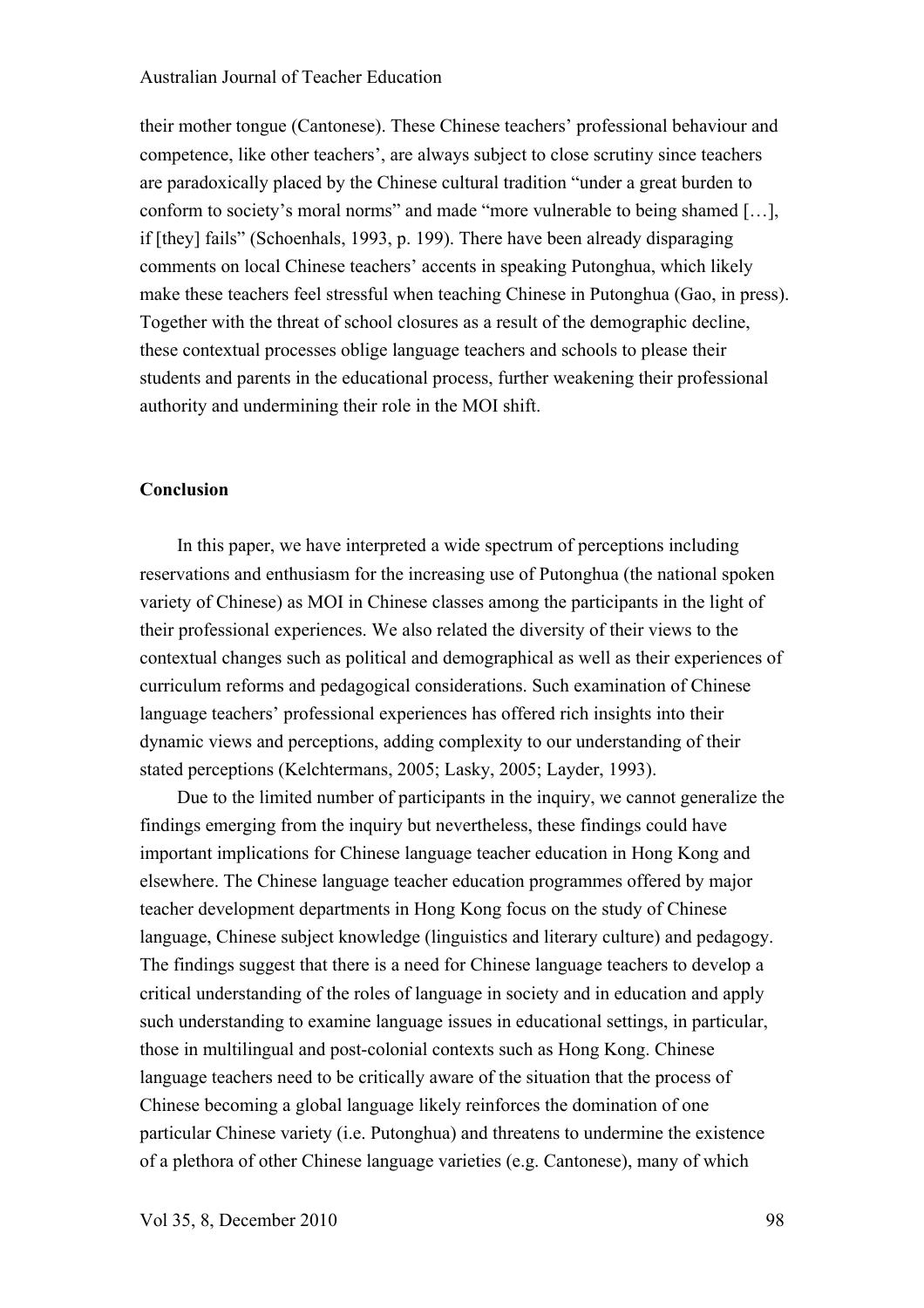function as regional lingua franca in different Chinese regions or societies (Li, 2006; Yang, 2008). As a result, Chinese language teachers in these Chinese regions and societies may find them 'deprofessionalized' with their own linguistic resources undervalued. For this reason, teacher education or professional development in these regions need to actively engage Chinese language teachers with critical reflections on the traditional cultural discourses and socio-political realities so that these teachers can appreciate their 'vulnerable' position to better execute their professional roles and assert their professional identities (e.g. Schoenhals, 1993). They also need to be empowered with the capacities to advance the case for the preservation of various regional Chinese language varieties in education because of the proven merits of mother tongue education (e.g. Gupta, 1997; Lai & Byram, 2003). Meanwhile, Chinese language teachers also need support to make informed decisions in the pedagogical process concerning educational changes such as the use of Putonghua in teaching Chinese. At present, most Chinese language teacher education programmes in Hong Kong do develop teachers' capacity to teach Chinese in Putonghua. However, research remains to be done to assure Chinese language teachers in Hong Kong of their unique advantages by having Cantonese knowledge and the ability to teach Chinese in a linguistic variety most familiar to their students. In particular, further research needs to be done to explore how Chinese language teachers utilize their own linguistic resources to enhance the teaching of Chinese to students in contexts Putonghua or Modern written Chinese is learnt as an additional language.

#### **References**

- Bolton, K., & Lim, S. (2000). The futures for Hong Kong English. *World Englishes, 19*, 429-443.
- Boyle, J. (1997). Imperialism and the English language in Hong Kong. *Journal of Multicultural and Multilingual Development, 18*, 169-181.
- Chan, E. (2002). Beyond pedagogy: Language and identity in post-colonial Hong Kong. *British Journal of Sociology of Education, 23*, 271-285.
- China Newsnet (2007). The SCOLAR in Hong Kong allocated 200 million Hong Kong dollars to promote the teaching of Chinese in Putonghua in primary and secondary schools (香港語常會撥款2億在港中小學推行普通話教中文). Retrieved Nov. 28, 2008 from http://www.cns.hk:89/ga/kjww/news/2007/10-31/1064891.shtml
- Cheung, E. (2005). Hong Kong secondary school teachers' understanding of their careers. *Teachers and Teaching: Theory and Practice, 11*, 127-149.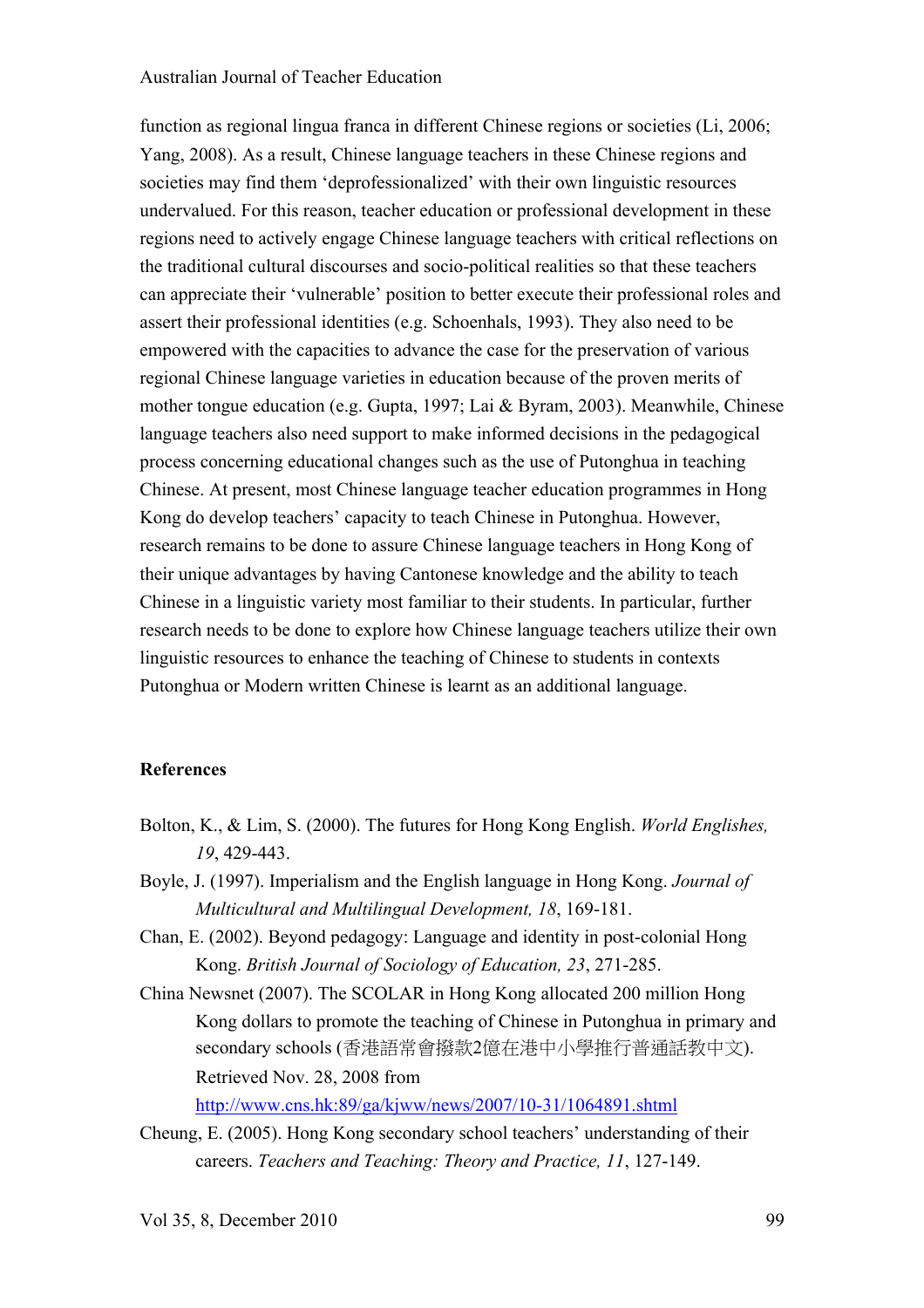- Davison, C., & Lai, W. (2007). Competing identities, common issues: Teaching (in) Putonghua. *Language Policy, 6*,119-134.
- Education Bureau (2002). The curriculum of Chinese Language for both primary and secondary schools (Primary 1-Form 3). Retrieved Oct 12, 2008 from http://www.edb.gov.hk/index.aspx?langno=2&nodeID=3403.
- Elliott, J. (2004). Making teachers more accountable: Models, methods, and processes. *Research Papers in Education*, *19*, 7–14
- Erickson, F. (2004). Demystifying data construction and analysis. *Anthropology and Education Quarterly, 35*, 486-493.
- Gao, X. (2008). Teachers' professional vulnerability and cultural tradition: A Chinese paradox. *Teaching and Teacher Education, 24*,154-165.
- Gao, X. (in press). The 'falling' language standards and teachers' professional vulnerability in Hong Kong. *Research Papers in Education*.
- Goodson, I., & Numan, U. (2002). Teacher's life worlds, Agency and policy contexts. *Teachers and Teaching: Theory and Practice*, *8(*3/4), 269–77.
- Goodson, I., & Sikes, P. (2001). *Life history research in educational settings: Learning from lives.* Buckingham: Open University Press.
- Gordon, J.A. (2005). The crumbling pedestal: Changing images of Japanese teachers. *Journal of Teacher Education, 56*, 459-470.
- Gupta, A.F. (1997). When mother tongue is not preferred. *Journal of Mutilingual and Multicultural Development, 18,* 496-506.
- Hargreaves, A., & Lo, L.N.K. (2000). The paradoxical profession: Teaching at the turn of the century. *Prospects, 30*, 167–180.
- Hayes, D. (2005). Exploring the lives of non-native speaking English educators in Sri Lanka. *Teachers and Teaching: theory and practice, 11*, 169-194
- Ho, D.Y.F., Chau, A.W.L., Chiu, C., & Peng, S.Q. (2003). Ideological orientation and political transition in Hong Kong: Confidence in the future. *Political Psychology, 24*, 403-413.
- Kelchtermans, G. (2005). Teachers' emotions in educational reforms: Self-understanding, vulnerable commitment and micropolitical literacy. *Teaching and Teacher Education, 21*, 995-1006.
- Layder, D. (1993). *New strategies in social research: An introduction and guide*. Cambridge: Polity Press.
- Lai, M. (2005). Language attitudes of the first postcolonial generation in Hong Kong secondary schools. *Language in Society, 34*, 363-388.
- Lai, P.S., & Byram, M. (2003). The politics of bilingualism: A production analysis of the policy of mother tongue education in Hong Kong after 1997. *Compare: A Journal of Comparative Educatio*n, *33*, 315-334.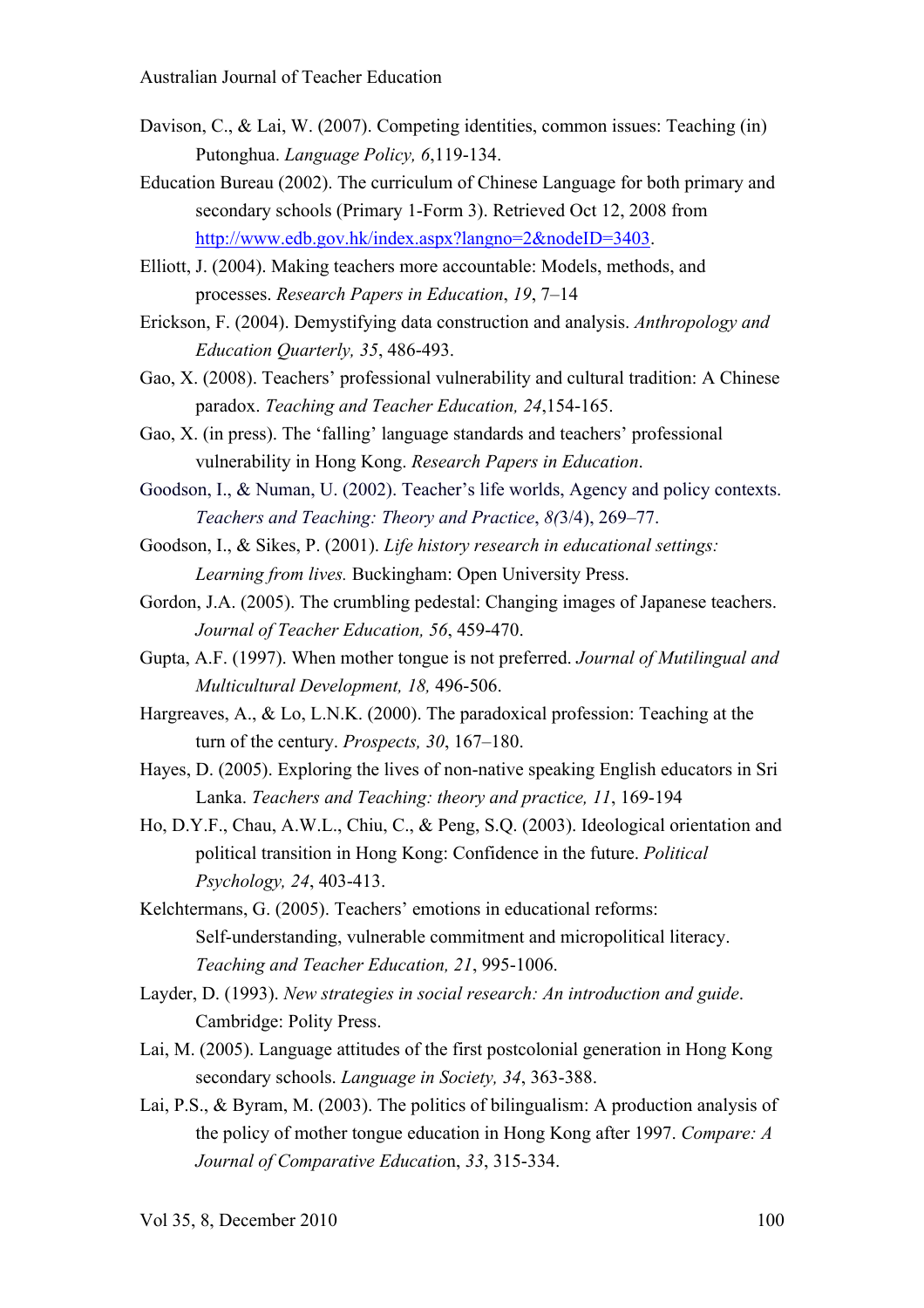- Lai, K., Chan, K., Ko, K., & So, K. (2005). Teaching as a career: A perspective from Hong Kong senior secondary students. *Journal of Education for Teaching: International Research and Pedagogy, 31*, 153-168.
- Lasky, S. (2005). A sociocultural approach to understanding teacher identity, agency and professional vulnerability in a context of secondary school reform. *Teaching and Teacher Education, 21*, 899-916.
- Law, W. (2003). Globalization as both threat and opportunity for the Hong Kong teaching profession. *Journal of Educational Change, 4*, 149-179.
- Layder, D. (1993). *New strategies in social science research: An introduction and guide*. Cambridge: Polity Press.
- Lee, T. H.C. (2000). *Education in traditional China: A history*. Leiden: Brill.
- Li, D.C.S. (2006). Chinese as a lingua franca in Greater China. *Annual Review of Applied Linguistics, 26*, 149-176.
- Li, D.C.S. (2009).Towards 'biliteracy and trilingualism' in Hong Kong (SAR): Problems, dilemmas and statekholders' views. *AILA Review, 22*, 72-84.
- Li, F.L.N., Jowett, A.J., Findlay, A.M., & Skeldon, R.S. (1995). Discourse on immigration and ethnic identity: Interviews with professionals in Hong Kong. *Transactions of the Institute of British Geographers, 20*, 342-256.
- Lin, A. M. Y. (1997). Analysing the "language problem " discourses in Hong Kong: How official, academic and media discourses construct and perpetuate dominant models of language, learning and education. *Journal of Pragmatics, 28*, 427-440.
- Ma, E.K.W., & Fung, A.Y.H. (1999). Re-sinicization, nationalism and the Hong Kong identity. (In S. Clement & J. Chan (eds.) *Press and politics in Hong Kong: Case studies from 1967 to 1997* (pp. 497-528). Hong Kong: Chinese University Press.
- Mingpao Daily (2008). More schools are allowed to teach Chinese in Putonghua. More primary schools' application for teaching Chinese in Putonghua will be approved (普教中放寬比例 料更多小學獲批). Retrieved Nov 11, 2008 from http://hk.news.yahoo.com/article/081110/4/961t.html.
- Morris, P. (2004). Teaching in Hong Kong: Professionalization, accountability and the state. *Research Papers in Education, 19*, 105-121.
- Morrison, K., & Lui, I. (2000). Ideology, linguistic capital, and medium of instruction in Hong Kong. *Journal of Multilingual and Multicultural Development, 21*, 471-486.
- Patton, M. Q. (2000). *Qualitative evaluation and research methods*. 3<sup>rd</sup> ed. Newbury Park, CA: Sage Publications.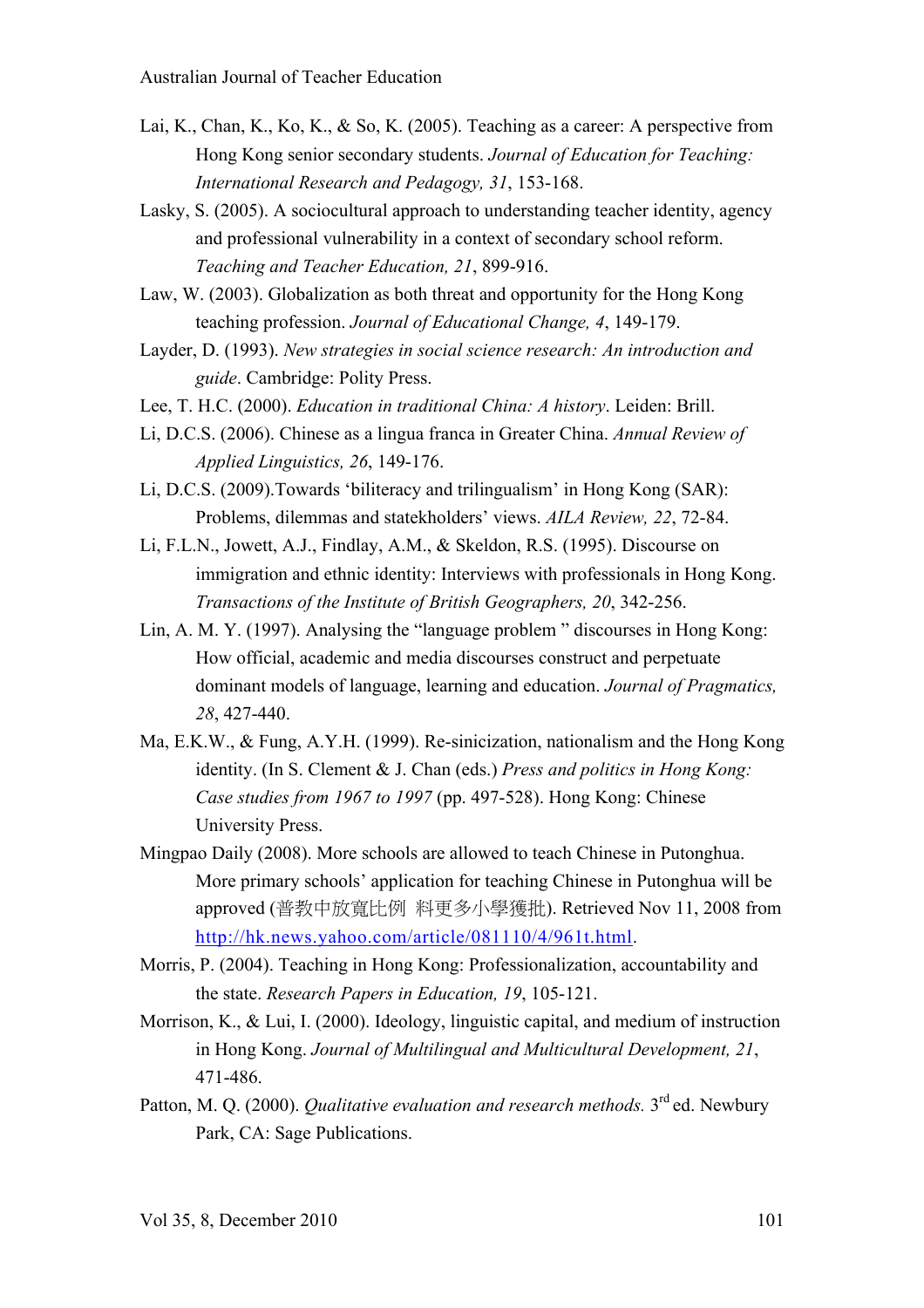- Pang, I., & Watkins, D. (2000). Towards a psychological model of teacher-parent communication in Hong Kong primary schools. *Educational Studies, 26*, 141-163.
- Polkinghorne, D. E. (1995). Narrative configuration in qualitative analysis. In Hatch, J. A. & Wisniewski, R. (Eds.). *Life history and narrative* (pp. 5-23). London: Falmer
- Pong, Y., & Chow, J.C.S. (2002). On the pedagogy of examinations in Hong Kong. *Teaching and Teacher Education, 18*, 139-149.
- Professional Teachers Union Reporter (2008). On the prior conditions for implementing the new secondary school curriculum and medium of instruction policy **(**落實新高中學制及教學語言政策的先決條件). Retrieved June 30, 2008 from http://www.hkptu.org.hk/ptu/director/pubdep/ptunews/543/m01a.htm.
- Schack, T., & Schack, E. (2005). In- and outgroup representation in a dynamic society: Hong Kong after 1997. *Asian Journal of Social Psychology, 8*, 123-137.
- Schoenhals, M. (1993). *The paradox of power in a People's Republic of China middle school.* New York: M.E. Sharpe.
- Singtao Daily (2008). The University of Hong Kong launches new programmes in training teachers to teach Chinese in Putonghua (港大新課程加強普教中師 訓). Retrieved Nov 18, 2008 from http://hk.news.yahoo.com/article/081117/3/9ah7.html.
- Smeyers, P., & Verhesschen, P. (2001). Narrative analysis as philosophical research: Bridging the gap between the empirical and the conceptual. *International Journal of Qualitative Studies in Education, 14*, 71-84.
- Stevenson, H., & Stigler, J. W. (1992). *The Learning gap: Why our schools are failing and what we can learn from Japanese and Chinese Education*. New York: Touchstone.
- Su, Z., Hawkins, J.N., Huang, T., & Zhao, Z. (2001). Choices and commitment: A comparison of teacher candidates' profiles and perspectives in China and the United States. *International Review of Education, 47*, 611-635.
- Thøgersen, S. 2002. *A county of culture: Twentieth-Century China seen from the village schools of Zouping, Shangdong*. Ann Arbor: The University of Michigan Press.
- Tse, S.K., Shum, S. K., Wing, W.K., & Wong, C. P.C. (2001). The transition from English to mother-tongue as medium of instruction: Issues and problems as seen by Hong Kong teachers. *L1-Educational Studies in Language and Literature, 1*, 9-36.
- Tse, S. K., Shum, M., Wing W. K., & Chan, Y. M. (2007). The medium dilemma in Hong Kong's secondary schools. *Language Policy, 6,* 135-162.